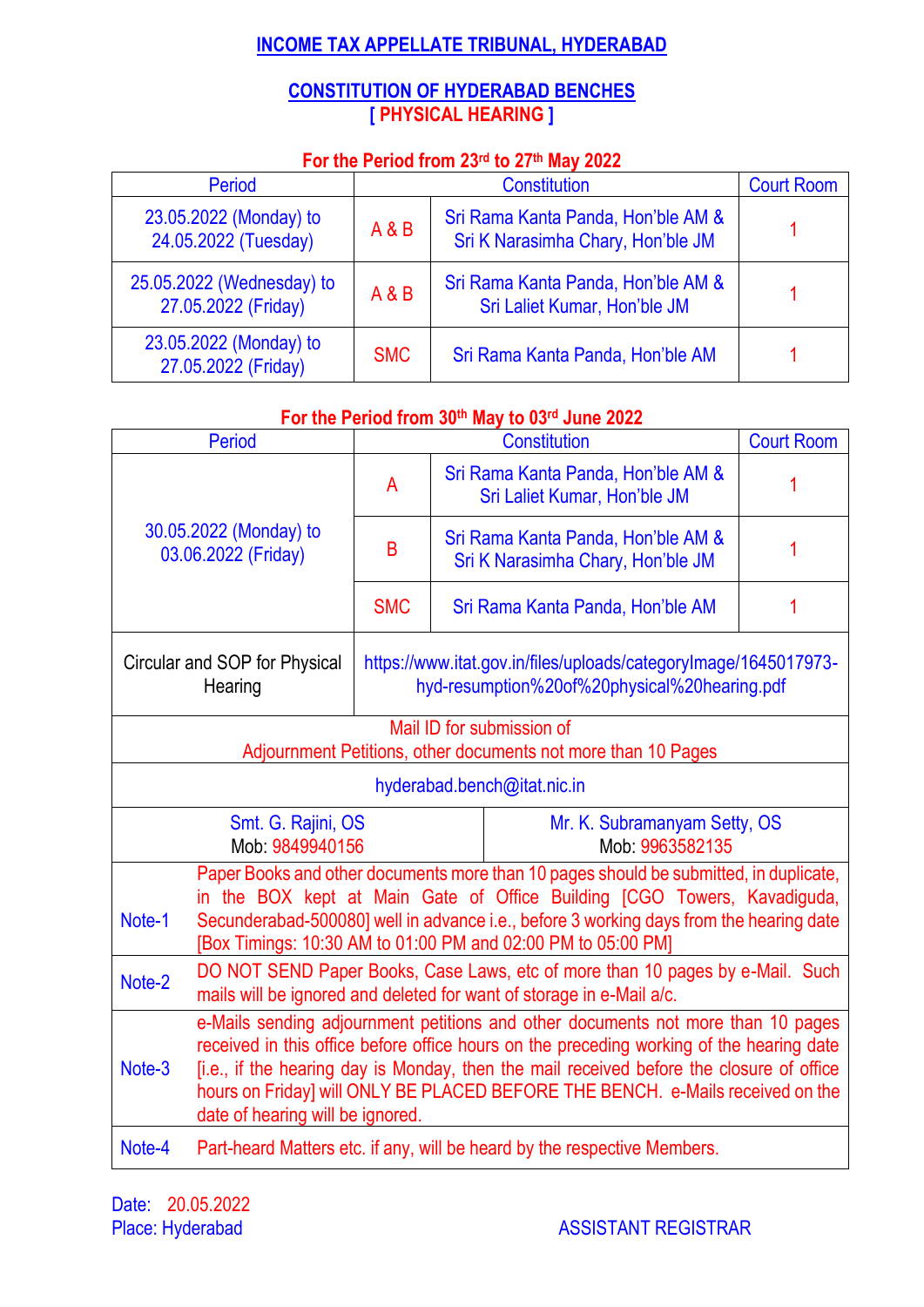### **CAUSE LIST OF A BENCH FOR 23-MAY-2022 (MONDAY)**

### **BEFORE HON'BLE RAMA KANTA PANDA, ACCOUNTANT MEMBER AND HON'BLE K NARASIMHA CHARY, JUDICIAL MEMBER**

| Srl            | <b>Appeal Number</b> | <b>Assmt. Year</b> | <b>Assessee Name</b>                                                                             | <b>Remarks</b>             |
|----------------|----------------------|--------------------|--------------------------------------------------------------------------------------------------|----------------------------|
| $\mathbf{1}$   | ITA 643/HYD/2017     | 2012-13            | [A] WALDEN PROPERTIES PRIVATE LIMITED, HYDERABAD                                                 |                            |
| $\overline{2}$ | ITA 644/HYD/2017     | 2013-14            | [A] WALDEN PROPERTIES PRIVATE LIMITED, HYDERABAD                                                 |                            |
| 3              | ITA 1550/HYD/2017    | 2012-13            | [D] LYCOS INTERNET LIMITED                                                                       |                            |
| $\overline{4}$ | ITA 1769/HYD/2018    | 2012-13            | [A] LYCOS INTERNET LIMITED                                                                       |                            |
| 5              | ITA 1148/HYD/2018    | 2014-15            | [D] BLUJAY SOLUTIONS (INDIA) PRIVATE LIMITED (FORMERLY KNOWN AS<br>KEWILL INDIA PRIVATE LIMITED) |                            |
| 6              | ITA 99/HYD/2019      | 2012-13            | [A] LIC EMPLOYEES CO-OPERATIVE CREDIT SOCIETY                                                    |                            |
| $\overline{7}$ | ITA 858/HYD/2019     | 2014-15            | [A] KSK MAHANADI POWER COMPANY LIMITED                                                           |                            |
| 8              | ITA 859/HYD/2019     | 2015-16            | [A] KSK MAHANADI POWER COMPANY LIMITED                                                           |                            |
| 9              | ITA 919/HYD/2019     | 2014-15            | [D] KSK MAHANADI POWER COMPANY LIMITED                                                           |                            |
| 10             | ITA 920/HYD/2019     | 2015-16            | [D] KSK MAHANADI POWER COMPANY LIMITED                                                           |                            |
| 11             | ITA 535/HYD/2020     | 2014-15            | [A] KSK MAHANDI POWER COMPANY LIMITED                                                            |                            |
| 12             | ITA 536/HYD/2020     | 2015-16            | [A] KSK MAHANDI POWER COMPANY LIMITED                                                            |                            |
| 13             | ITA 1686/HYD/2019    | 2016-17            | [D] KSK MAHANADI POWER COMPANY LIMITED                                                           |                            |
| 14             | ITA 902/HYD/2019     | 2013-14            | [D] KSK WATER INFRASTRUCTURE PRIVATE LIMITED                                                     |                            |
| 15             | ITA 87/HYD/2022      | 2017-18            | [A] DAICEL CHIRAL TECHNOLOGIES INDIA PRIVATE LIMITED                                             |                            |
| 16             | WTA 1/HYD/2016       | 2004-05            | [D] Y. RAVICHAND, HYD (RECALLED)                                                                 |                            |
| 17             | WTA 2/HYD/2016       | 2005-06            | [D] Y. RAVICHAND, HYD (RECALLED)                                                                 |                            |
| 18             | WTA 3/HYD/2016       | 2006-07            | [D] Y. RAVICHAND, HYD (RECALLED)                                                                 |                            |
| 19             | WTA 4/HYD/2016       | 2007-08            | [D] Y. RAVICHAND, HYD (RECALLED)                                                                 |                            |
| 20             | WTA 5/HYD/2016       | 2008-09            | [D] Y. RAVICHAND, HYD (RECALLED)                                                                 |                            |
|                |                      |                    |                                                                                                  | <b>Assistant Registrar</b> |
|                |                      |                    |                                                                                                  | 20-May-2022                |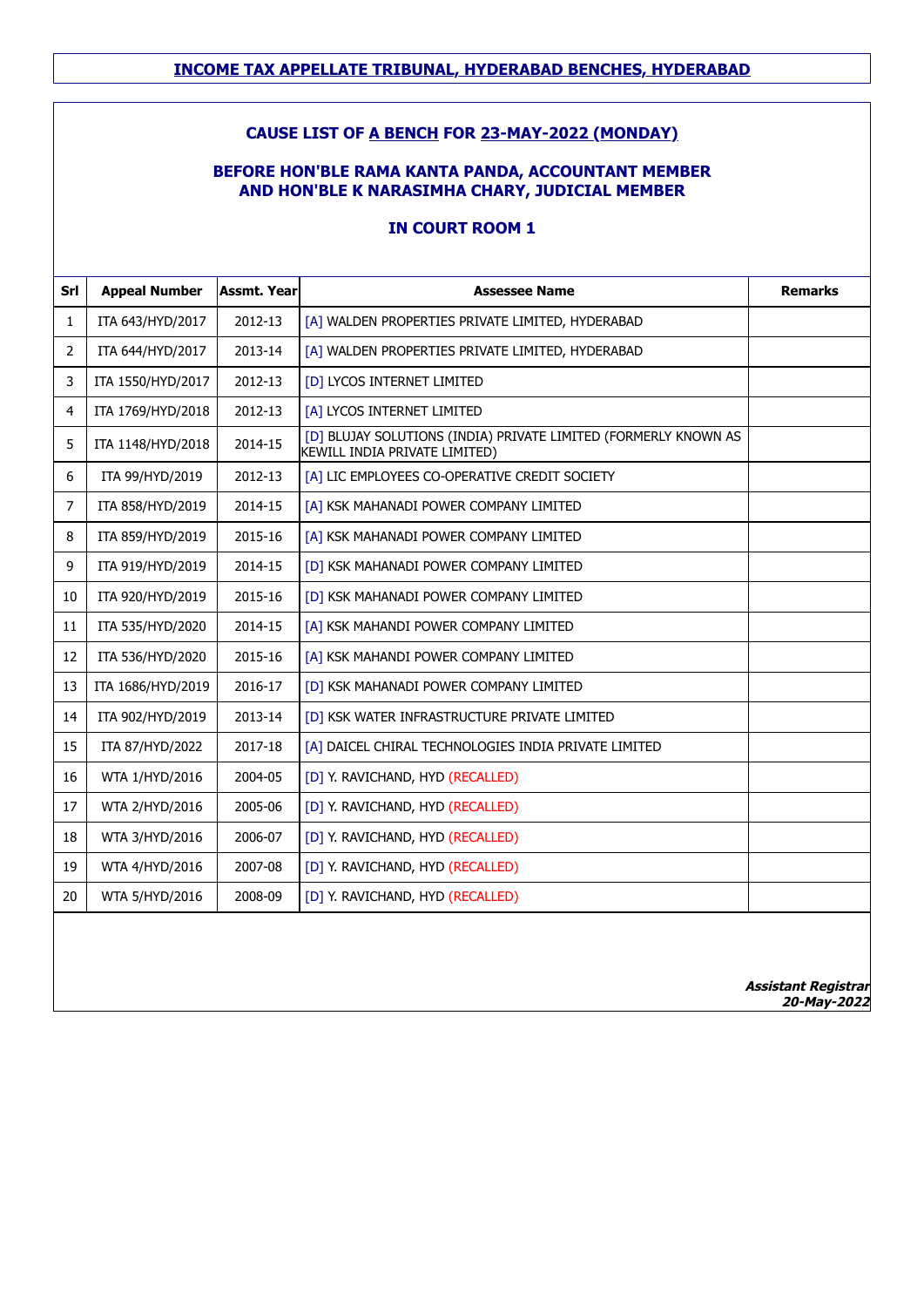#### **CAUSE LIST OF A BENCH FOR 24-MAY-2022 (TUESDAY)**

#### **BEFORE HON'BLE RAMA KANTA PANDA, ACCOUNTANT MEMBER AND HON'BLE K NARASIMHA CHARY, JUDICIAL MEMBER**

| Srl            | <b>Appeal Number</b> | Assmt. Year | <b>Assessee Name</b>                                         | <b>Remarks</b> |
|----------------|----------------------|-------------|--------------------------------------------------------------|----------------|
| 1              | ITA 204/HYD/2016     | 2006-07     | [A] SDE ENGINEERS PVT.LTD., HYD                              |                |
| 2              | ITA 205/HYD/2016     | 2011-12     | [A] SDE ENGINEERS PVT.LTD., HYD                              |                |
| 3              | ITA 842/HYD/2017     | 2012-13     | [A] SDE ENGINEERS PRIVATE LIMITED, HYDERABAD                 |                |
| 4              | ITA 226/HYD/2017     | 2012-13     | [A] FMS DENTAL HOSPITALS PRIVATE LIMITED, HYDERABAD          |                |
| 5              | ITA 59/HYD/2018      | 2010-11     | [A] AGARWAL SPONGE & ENERGY PRIVATE LIMITED                  |                |
| 6              | ITA 60/HYD/2018      | 2010-11     | [A] AGARWAL INDUSTRIES PRIVATE LIMITED                       |                |
| $\overline{7}$ | ITA 812/HYD/2019     | 2014-15     | [A] AGARWAL INDUSTRIES PRIVATE LIMITED                       |                |
| 8              | ITA 2236/HYD/2018    | 2012-13     | [D] S.V.SATISH KUMAR REDDY                                   |                |
| 9              | CO 14/HYD/2019       | 2012-13     | [A] S.V.SATISH KUMAR REDDY                                   |                |
| 10             | ITA 347/HYD/2019     | 2014-15     | [A] FAIRFIELD DEVELOPMENT LIMITED                            |                |
| 11             | ITA 488/HYD/2019     | 2014-15     | [D] FAIR FIELD DEVELOPMENT LIMITED                           |                |
| 12             | ITA 740/HYD/2019     | 2013-14     | [A] WATERMARKE RESIDENCY LIMITED                             |                |
| 13             | ITA 1590/HYD/2019    | 2014-15     | [A] WATERMARK RESIDENCY LIMITED                              |                |
| 14             | ITA 1591/HYD/2019    | 2015-16     | [A] WATERMARK RESIDENCY LIMITED                              |                |
| 15             | ITA 1467/HYD/2019    | 2015-16     | [A] AFTON CHEMICAL INDIA PRIVATE LIMITED                     |                |
| 16             | ITA 233/HYD/2020     | 2017-18     | [A] LAKSHMANA PUVVADA                                        |                |
| 17             | ITA 109/HYD/2021     | 2012-13     | [A] AZAJ FAROOQI                                             |                |
| 18             | ITA 110/HYD/2021     | 2018-19     | [A] AZAJ FAROOQI                                             |                |
| 19             | ITA 139/HYD/2021     | 2015-16     | [A] RAJA GOPAL REDDY GOLI                                    |                |
| 20             | ITA 458/HYD/2021     | 2013-14     | [A] PRERNA AGARWAL                                           |                |
| 21             | ITA 459/HYD/2021     | 2013-14     | [A] SEEMA AGARWAL                                            |                |
| 22             | ITA 460/HYD/2021     | 2013-14     | [A] NEHA AGARWAL                                             |                |
| 23             | ITA 461/HYD/2021     | 2013-14     | [A] KAVITHA AGARWAL                                          |                |
| 24             | ITA 462/HYD/2021     | 2013-14     | [A] ANITHA AGARWAL                                           |                |
| 25             | ITA 463/HYD/2021     | 2013-14     | [A] ANKIT AGARWAL                                            |                |
| 26             | ITA 464/HYD/2021     | 2013-14     | [A] PREETI AGARWAL                                           |                |
| 27             | ITA 52/HYD/2022      | 2013-14     | [A] NIRMAL AGARWAL                                           |                |
| 28             | ITA 88/HYD/2022      | 2017-18     | [A] MICROSOFT GLOBAL SERVICES CENTRE (INDIA) PRIVATE LIMITED |                |
|                |                      |             |                                                              |                |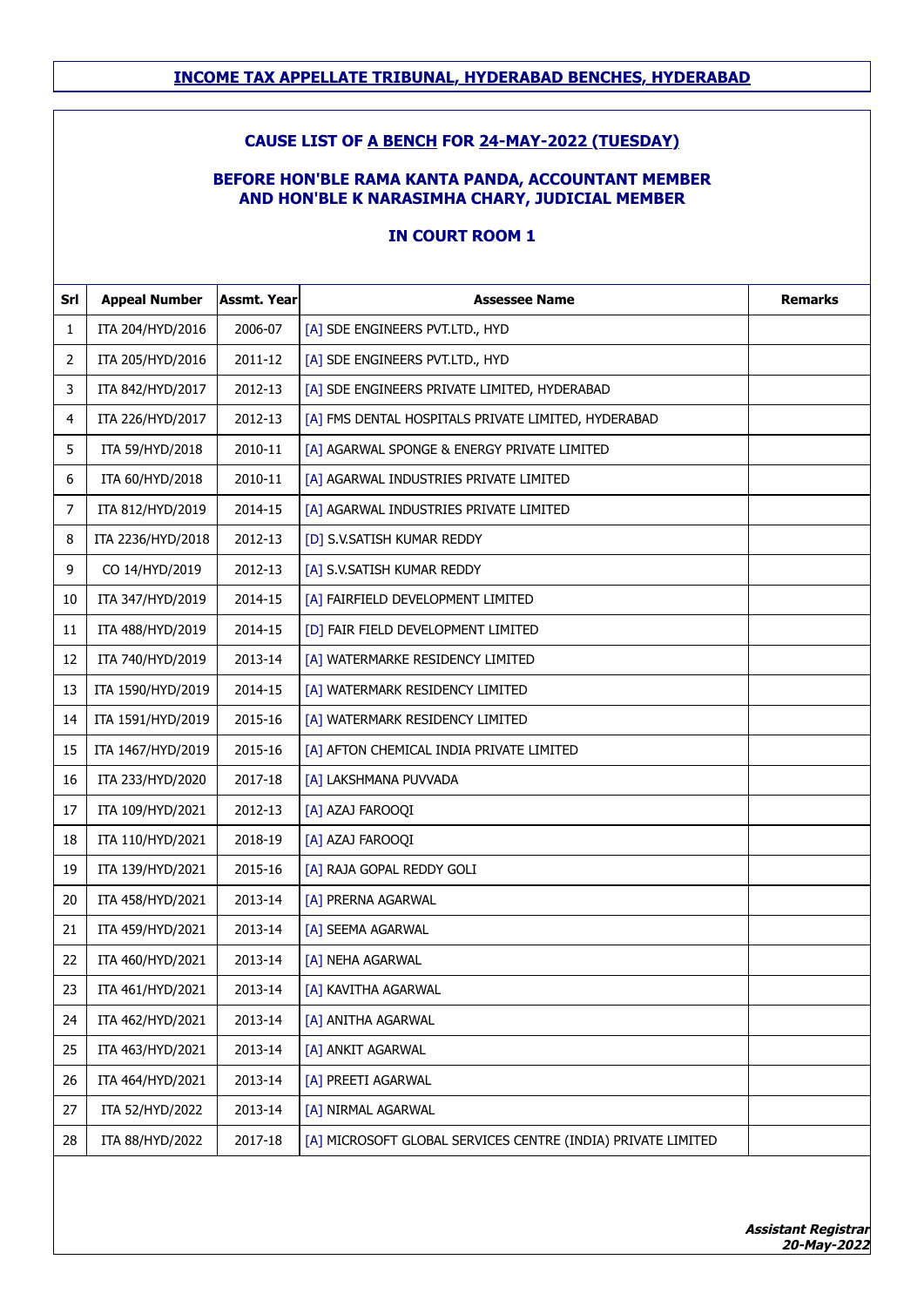### **CAUSE LIST OF A BENCH FOR 25-MAY-2022 (WEDNESDAY)**

#### **BEFORE HON'BLE RAMA KANTA PANDA, ACCOUNTANT MEMBER AND HON'BLE LALIET KUMAR, JUDICIAL MEMBER**

| $\mathbf{1}$   |                         |         |                                                   | <b>Remarks</b>             |
|----------------|-------------------------|---------|---------------------------------------------------|----------------------------|
|                | ITA 109/HYD/2015        | 2010-11 | [A] KSK ENERGY VENTURES LIMITED                   |                            |
| $\overline{2}$ | ITA 110/HYD/2015        | 2009-10 | [D] KSK ENERGY VENTURES LIMITED                   |                            |
| $\overline{3}$ | ITA 111/HYD/2015        | 2010-11 | [D] KSK ENERGY VENTURES LIMITED                   |                            |
| $\overline{4}$ | ITA 1119/HYD/2017       | 2013-14 | [D] KSK ENERGY VENTURES LIMITED.                  |                            |
| 5              | ITA 867/HYD/2019        | 2014-15 | [D] KSK ENERGY VENTURES LIMITED                   |                            |
| 6              | ITA 868/HYD/2019        | 2015-16 | [D] KSK ENERGY VENTURE LIMITED                    |                            |
| $\overline{7}$ | ITA 869/HYD/2019        | 2016-17 | [D] KSK ENERGY VENTURES LIMITED                   |                            |
| 8              | IT(TP)A<br>460/HYD/2015 | 2010-11 | [A] AZINGO SOFT SYSTEMS (INDIA) PVT.LTD., HYD     |                            |
| 9              | ITA 331/HYD/2015        | 2010-11 | [D] AZINGO SOFT SYSTEMS INDIA PVT. LTD., HYD      |                            |
| 10             | ITA 1861/HYD/2017       | 2013-14 | [A] GD RESEARCH CENTER PRIVATE LIMITED            |                            |
| 11             | ITA 2044/HYD/2017       | 2009-10 | [A] SHANTHA NATARAJAN, HYDERABAD                  |                            |
| 12             | ITA 2046/HYD/2017       | 2013-14 | [A] SHANTHA NATARAJAN, HYDERABAD                  |                            |
| 13             | ITA 2049/HYD/2017       | 2009-10 | [A] HARISH BHATT NATARAJAN, HYDERABAD             |                            |
| 14             | ITA 2050/HYD/2017       | 2013-14 | [A] HARISH BHATT NATARAJAN                        |                            |
| 15             | ITA 1971/HYD/2018       | 2012-13 | [D] D.R.S.LOGISTICS PRIVATE LIMITED               |                            |
| 16             | ITA 16/HYD/2020         | 2017-18 | [A] ORBIT 9 ELECTRONICS                           |                            |
| 17             | ITA 212/HYD/2020        | 2017-18 | [D] TRANSMISSION CORPORATION OF TELANGANA LIMITED |                            |
| 18             | CO 7/HYD/2020           | 2017-18 | [A] TRANSMISSION CORPORATION OF TELANGANA LIMITED |                            |
| 19             | ITA 337/HYD/2021        | 2015-16 | [A] KALPANA ALEXANDER                             |                            |
| 20             | ITA 93/HYD/2022         | 2017-18 | [A] OPEN TEXT TECHNOLOGIES INDIA PRIVATE LIMITED  |                            |
|                |                         |         |                                                   | <b>Assistant Registrar</b> |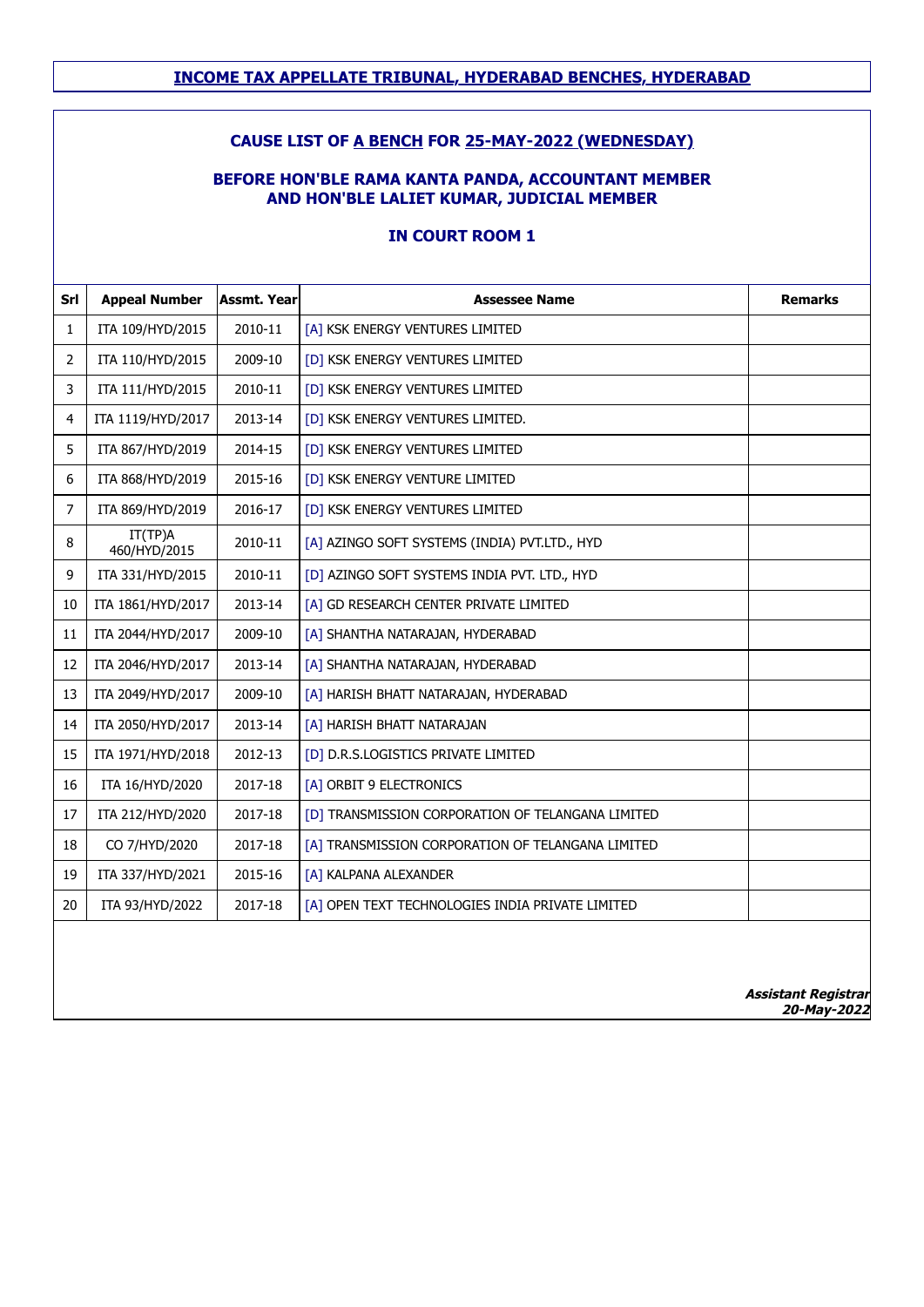### **CAUSE LIST OF A BENCH FOR 26-MAY-2022 (THURSDAY)**

#### **BEFORE HON'BLE RAMA KANTA PANDA, ACCOUNTANT MEMBER AND HON'BLE LALIET KUMAR, JUDICIAL MEMBER**

### **IN COURT ROOM 1**

| Srl            | <b>Appeal Number</b> | <b>Assmt. Year</b> | <b>Assessee Name</b>                                                                              | <b>Remarks</b> |
|----------------|----------------------|--------------------|---------------------------------------------------------------------------------------------------|----------------|
| 1              | ITA 1429/HYD/2014    | 2003-04            | [D] M/S SURESH PRODUCTIONS                                                                        |                |
| $\overline{2}$ | ITA 1633/HYD/2014    | 2006-07            | [D] M/S SURESH PRODUCTIONS PVT. LTD.                                                              |                |
| 3              | ITA 2102/HYD/2018    | 2010-11            | [A] SURESH PRODUCTIONS                                                                            |                |
| 4              | ITA 2103/HYD/2018    | 2012-13            | [A] SURESH PRODUCTIONS                                                                            |                |
| 5              | ITA 2104/HYD/2018    | 2013-14            | [A] SURESH PRODUCTIONS                                                                            |                |
| 6              | ITA 2105/HYD/2018    | 2014-15            | [A] SURESH PRODUCTIONS                                                                            |                |
| 7              | ITA 2106/HYD/2018    | 2015-16            | [A] SURESH PRODUCTIONS PRIVATE LIMITED                                                            |                |
| 8              | ITA 2380/HYD/2018    | 2010-11            | [A] SURESH PRODUCTIONS (P) LTD                                                                    |                |
| 9              | CO 35/HYD/2015       | 2006-07            | [A] SURESH PRODUCTIONS PVT.LTD., HYD                                                              |                |
| 10             | CO 78/HYD/2014       | 2003-04            | [A] SURESH PRODUCTIONS                                                                            |                |
| 11             | ITA 1314/HYD/2017    | 2014-15            | [A] PROFARM SEED INDIA PRIVATE LIMITED                                                            |                |
| 12             | ITA 1436/HYD/2017    | 2014-15            | [D] PROFARM SEED INDIA PRIVATE LIMITED.                                                           |                |
| 13             | ITA 2117/HYD/2017    | 2013-14            | [A] CARE MANAGEMENT INTERNATIONAL PRIVATE LIMITED (MERGED<br>WITH COTIVITI INDIA PRIVATE LIMITED) |                |
| 14             | ITA 142/HYD/2018     | 2013-14            | [A] ANDHRA CARDIOLOGY ASSOCIATES PRIVATE LIMITED                                                  |                |
| 15             | ITA 212/HYD/2019     | 2006-07            | [A] SABIR, SEW & PRASAD JV                                                                        |                |
| 16             | ITA 213/HYD/2019     | 2007-08            | [A] SABIR, SEW & PRASAD JV                                                                        |                |
| 17             | ITA 214/HYD/2019     | 2008-2009          | [A] SABIR, SEW & PRASAD JV                                                                        |                |
| 18             | ITA 1411/HYD/2019    | 2016-17            | [D] NSL MINING RESOURCES INDIA PRIVATE LIMITED                                                    |                |
| 19             | ITA 94/HYD/2022      | 2017-18            | [A] S & P CAPITAL INDIA PRIVATE LIMITED                                                           |                |
|                |                      |                    |                                                                                                   |                |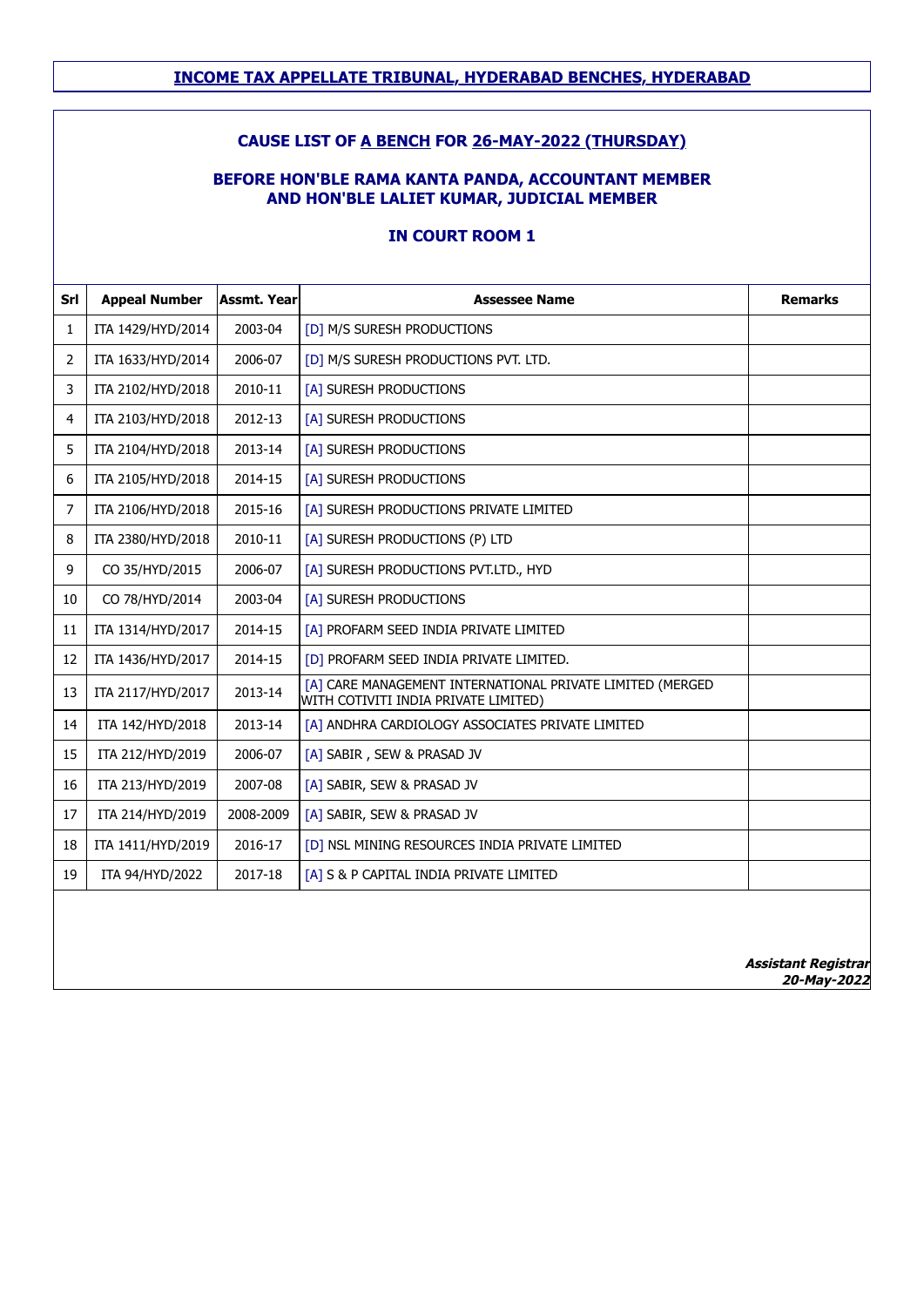### **CAUSE LIST OF B BENCH FOR 23-MAY-2022 (MONDAY)**

### **BEFORE HON'BLE RAMA KANTA PANDA, ACCOUNTANT MEMBER AND HON'BLE K NARASIMHA CHARY, JUDICIAL MEMBER**

| Srl | <b>Appeal Number</b> | <b>Assmt. Year</b> | <b>Assessee Name</b>                                    | <b>Remarks</b> |
|-----|----------------------|--------------------|---------------------------------------------------------|----------------|
| 1   | SA 19/HYD/2021       | 2017-18            | [A] S & P CAPITAL IQ INDIA PRIVATE LIMITED              |                |
| 2   | ITA 177/HYD/2021     | 2016-17            | [A] S & P CAPITAL IQ INDIA PRIVATE LIMITED              |                |
| 3   | ITA 2215/HYD/2018    | 2014-15            | [A] S& P CAPITAL (INDIA) PRIVATE LIMITED                |                |
| 4   | ITA 272/HYD/2012     | 2008-09*           | [A] GE INDIA EXPORTS PRIVATE LIMITED                    |                |
| 5   | ITA 273/HYD/2012     | 2009-10            | [A] GE INDIA EXPORTS PRIVATE LIMITED                    |                |
| 6   | ITA 274/HYD/2012     | 2010-11            | [A] GE INDIA EXPORTS PRIVATE LIMITED                    |                |
| 7   | ITA 148/HYD/2015     | 2010-11            | [A] EPAM SYSTEMS INDIA PRIVATE LIMITED                  |                |
| 8   | ITA 444/HYD/2015     | 2010-11            | [D] ALLIANCE GLOBAL SERVICES IT INDIA LTD., HYD         |                |
| 9   | ITA 881/HYD/2017     | 2007-08            | [A] GENERA AGRI CORPORATION LIMITED, HYDERABAD          |                |
| 10  | ITA 882/HYD/2017     | 2008-09            | [A] GENERA AGRI CORPORATION LIMITED, HYDERABAD          |                |
| 11  | ITA 883/HYD/2017     | 2009-10            | [A] GENERA AGRI CORPORATION LIMITED, HYDERABAD          |                |
| 12  | ITA 884/HYD/2017     | 2010-11            | [A] GENERA AGRI CORPORATION LIMITED, HYDERABAD          |                |
| 13  | ITA 885/HYD/2017     | 2011-12            | [A] GENERA AGRI CORPORATION LIMITED, HYDERABAD          |                |
| 14  | ITA 886/HYD/2017     | 2012-13            | [A] GENERA AGRI CORPORATION LIMITED, HYDERABAD          |                |
| 15  | ITA 887/HYD/2017     | 2013-14            | [A] GENERA AGRI CORPORATION LIMITED, HYDERABAD          |                |
| 16  | ITA 1690/HYD/2018    | 2011-12            | [A] ZINTEC SOFTWARE PRIVATE LIMITED                     |                |
| 17  | ITA 437/HYD/2019     | 2015-16            | [D] HYDERABAD EDUCATIONAL INSTITUTIONS PRIVATE LIMITED  |                |
| 18  | ITA 1004/HYD/2019    | 2012-13            | [D] HYDERABAD EDUCATIONAL INSTITUTIONAL PRIVATE LIMITED |                |
| 19  | ITA 1005/HYD/2019    | 2013-14            | [D] HYDERABAD EDUCATIONAL INSTITUTIONAL PRIVATE LIMITED |                |
| 20  | ITA 1006/HYD/2019    | 2014-15            | [D] HYDERABAD EDUCATIONAL INSTITUTIONAL PRIVATE LIMITED |                |
| 21  | ITA 1007/HYD/2019    | 2016-17            | [D] HYDERABAD EDUCATIONAL INSTITUTIONAL PRIVATE LIMITED |                |
| 22  | ITA 745/HYD/2019     | 2014-15            | [A] ALAKNANDA HYDRO POWER COMPANY LIMITED               |                |
| 23  | ITA 1390/HYD/2019    | 2016-17            | [A] AVIS HOSPITALS INDIA LIMITED                        |                |
| 24  | ITA 46/HYD/2020      | 2013-14            | [A] CHALLA SATISH REDDY HUF                             |                |
| 25  | ITA 86/HYD/2022      | 2017-18            | [A] BENU NETWORKS PACKET SWITCH PRIVATE LIMITED         |                |
|     |                      |                    |                                                         |                |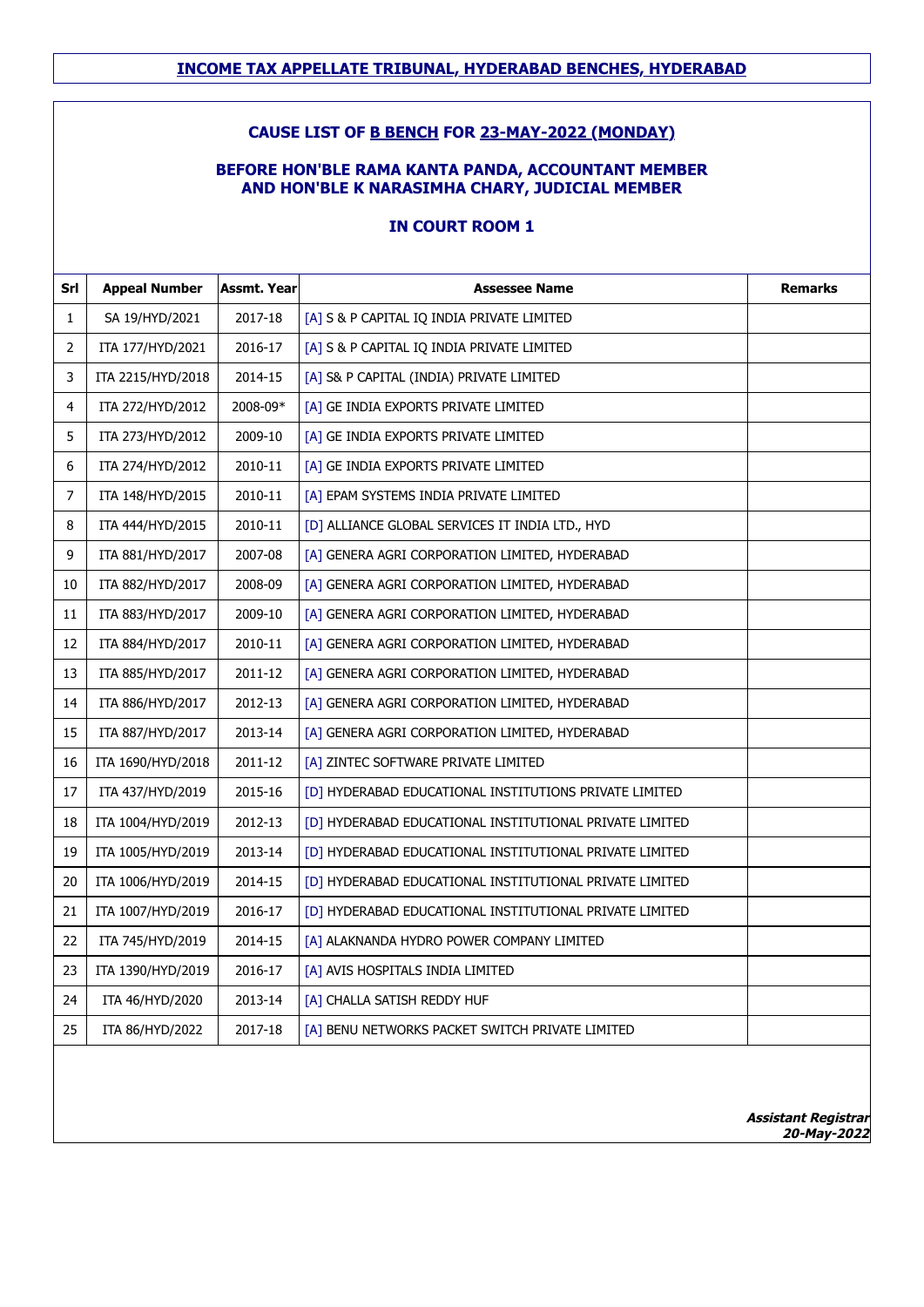### **CAUSE LIST OF B BENCH FOR 24-MAY-2022 (TUESDAY)**

#### **BEFORE HON'BLE RAMA KANTA PANDA, ACCOUNTANT MEMBER AND HON'BLE K NARASIMHA CHARY, JUDICIAL MEMBER**

| Srl            | <b>Appeal Number</b> | <b>Assmt. Year</b> | <b>Assessee Name</b>                                         | <b>Remarks</b>             |
|----------------|----------------------|--------------------|--------------------------------------------------------------|----------------------------|
| $\mathbf{1}$   | ITA 289/HYD/2016     | 2011-12            | [D] VIBHA AGROTECH LTD., HYD                                 |                            |
| $\overline{2}$ | ITA 331/HYD/2016     | 2011-12            | [A] VIBHA AGROTECH LTD., HYD                                 |                            |
| 3              | ITA 1225/HYD/2017    | 2009-10            | [A] M/S. VISHWA INFRASTRUCTURES AND SERVICES PVT.LTD         |                            |
| 4              | ITA 1226/HYD/2017    | 2010-11            | [A] M/S. VISHWA INFRASTRUCTURES AND SERVICES PVT.LTD         |                            |
| 5              | ITA 1227/HYD/2017    | 2011-12            | [A] M/S. VISHWA INFRASTRUCTURES AND SERVICES PVT.LTD         |                            |
| 6              | ITA 1228/HYD/2017    | 2012-13            | [A] M/S. VISHWA INFRASTRUCTURES AND SERVICES PRIVATE LIMITED |                            |
| 7              | ITA 1229/HYD/2017    | 2013-14            | [A] M/S. VISHWA INFRASTRUCTURES AND SERVICES PRIVATE LIMITED |                            |
| 8              | ITA 1236/HYD/2017    | 2010-11            | [D] M/S. VISHWA INFRASTRUCTURES AND SERVICES PRIVATE LIMITED |                            |
| 9              | ITA 1237/HYD/2017    | 2011-12            | [D] M/S. VISHWA INFRASTRUCTURES AND SERVICES PRIVATE LIMITED |                            |
| 10             | ITA 1238/HYD/2017    | 2012-13            | [D] M/S. VISHWA INFRASTRUCTURES AND SERVICES PRIVATE LIMITED |                            |
| 11             | ITA 1239/HYD/2017    | 2013-14            | [D] M/S. VISHWA INFRASTRUCTURES AND SERVICES PRIVATE LIMITED |                            |
| 12             | ITA 1327/HYD/2018    | 2014-15            | [A] SURYA PRABHA SUNKAVALLI                                  |                            |
| 13             | ITA 1718/HYD/2018    | 2008-09            | [D] DRS LOGISTICS PRIVATE LIMITED                            |                            |
| 14             | ITA 1719/HYD/2018    | 2013-14            | [D] DRS LOGISTICS PRIVATE LIMITED                            |                            |
| 15             | ITA 96/HYD/2019      | 2012-13            | [D] M.BHAGYA LAKSHMI                                         |                            |
| 16             | CO 15/HYD/2019       | 2012-13            | [A] M.BHAGYA LAKSHMI                                         |                            |
| 17             | ITA 262/HYD/2020     | 2017-18            | [A] BALARAJ GUTTAMIDI                                        |                            |
| 18             | ITA 56/HYD/2021      | 2015-16            | [D] MECHINENI PROJETS PRIVATE LIMITED                        |                            |
| 19             | ITA 167/HYD/2021     | 2015-16            | [A] AHMED ALAM KHAN                                          |                            |
| 20             | ITA 465/HYD/2021     | 2019-2020          | [A] NANESH FINANCE CORPORATION                               |                            |
|                |                      |                    |                                                              |                            |
|                |                      |                    |                                                              | <b>Assistant Registrar</b> |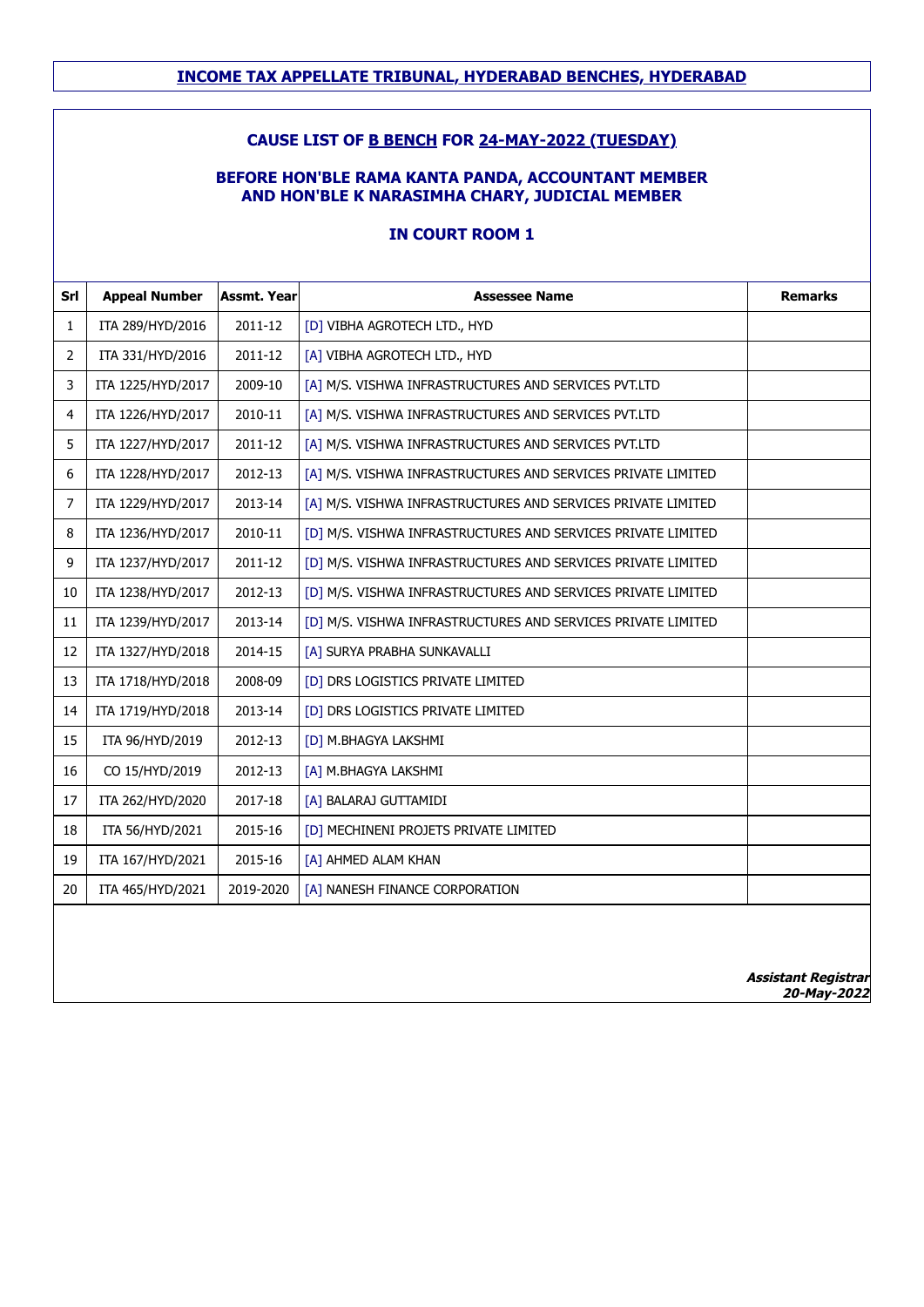### **CAUSE LIST OF B BENCH FOR 25-MAY-2022 (WEDNESDAY)**

#### **BEFORE HON'BLE RAMA KANTA PANDA, ACCOUNTANT MEMBER AND HON'BLE LALIET KUMAR, JUDICIAL MEMBER**

| Srl            | <b>Appeal Number</b> | <b>Assmt. Year</b> | <b>Assessee Name</b>                          | <b>Remarks</b>                            |
|----------------|----------------------|--------------------|-----------------------------------------------|-------------------------------------------|
| $\mathbf{1}$   | ITA 1316/HYD/2017    | 2009-10            | [A] SHV ENERGY PRIVATE LIMITED.               |                                           |
| $\overline{2}$ | ITA 1133/HYD/2018    | 2010-11            | [D] T RAMA SUBBA REDDY                        |                                           |
| 3              | ITA 1513/HYD/2019    | 2014-15            | [A] SAIREDDY PRUTHVIRAJ REDDY                 |                                           |
| 4              | ITA 1712/HYD/2019    | 2007-08            | [A] FLYTECH AVIATION LIMITED                  |                                           |
| 5              | ITA 106/HYD/2020     | 2016-17            | [A] NAVAYUGA INFRA PROJECTS PRIVATE LIMITED   |                                           |
| 6              | ITA 167/HYD/2020     | 2016-17            | [D] NAOLIN INFRASTRUCTURE PRIVATE LIMITED     |                                           |
| $\overline{7}$ | ITA 168/HYD/2020     | 2016-17            | [D] SALEEM & COMPANY                          |                                           |
| $\, 8$         | ITA 230/HYD/2020     | 2008-09            | [A] MBS IMPEX PRIVATE LIMITED                 |                                           |
| 9              | ITA 618/HYD/2020     | 2017-18            | [D] AARUSH BUILDING MATERIALS PRIVATE LIMITED |                                           |
| 10             | CO 8/HYD/2022        | 2017-18            | [A] AARUSH BUILDING MATERIALS PRIVATE LIMITED |                                           |
| 11             | ITA 747/HYD/2020     | 2011-12            | [D] SRI VEMIREDDY PRABHAKAR REDDY             |                                           |
| 12             | ITA 748/HYD/2020     | 2014-15            | [D] SRI VEMIREDDY PRABHAKAR REDDY             |                                           |
| 13             | ITA 120/HYD/2021     | 2015-16            | [A] NARSI REDDY KOMATIREDDY                   |                                           |
| 14             | ITA 121/HYD/2021     | 2017-18            | [A] NARSI REDDY KOMATIREDDY                   |                                           |
| 15             | ITA 236/HYD/2021     | 2015-16            | [A] HI-TECH ELECTRICALS                       |                                           |
| 16             | ITA 330/HYD/2021     | 2015-16            | [A] SRINIVAS REDDY KOMATIREDDY                |                                           |
| 17             | ITA 331/HYD/2021     | 2016-17            | [A] SRINIVAS REDDY KOMATIREDDY                |                                           |
| 18             | ITA 332/HYD/2021     | 2017-18            | [A] SRINIVAS REDDY KOMATIREDDY                |                                           |
| 19             | ITA 531/HYD/2021     | 2016-17            | [A] SINGANAMALA RAMESH BABU                   |                                           |
| 20             | ITA 44/HYD/2022      | 2018-19            | [A] KINGS CONVENTION CENTRE PRIVATE LIMITED   |                                           |
| 21             | ITA 89/HYD/2022      | 2014-15            | [A] NAGESWARA RAO PINNETI                     |                                           |
|                |                      |                    |                                               |                                           |
|                |                      |                    |                                               |                                           |
|                |                      |                    |                                               | <b>Assistant Registrar</b><br>20-May-2022 |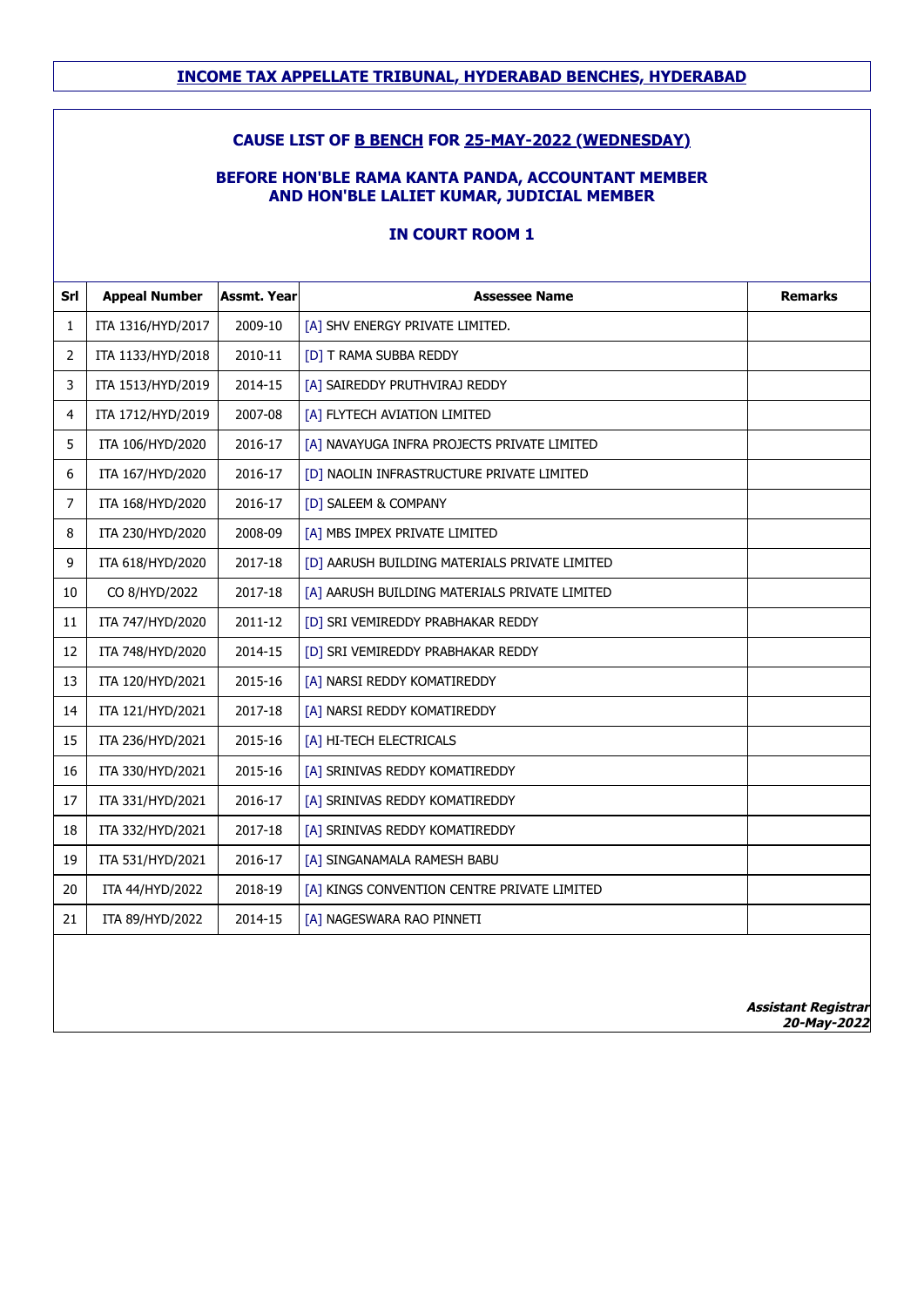#### **CAUSE LIST OF B BENCH FOR 26-MAY-2022 (THURSDAY)**

#### **BEFORE HON'BLE RAMA KANTA PANDA, ACCOUNTANT MEMBER AND HON'BLE LALIET KUMAR, JUDICIAL MEMBER**

| Srl | <b>Appeal Number</b> | <b>Assmt. Year</b> | <b>Assessee Name</b>                           | <b>Remarks</b> |
|-----|----------------------|--------------------|------------------------------------------------|----------------|
| 1   | ITA 1008/HYD/2016    | 2009-10            | [A] AKR CONSTRUCTION LTD., HYD                 |                |
| 2   | ITA 1009/HYD/2016    | 2010-11            | [A] AKR CONSTRUCTION LTD., HYD                 |                |
| 3   | CO 60/HYD/2015       | 2011-12            | [A] AKR CONSTRUCTION LTD., HYD                 |                |
| 4   | ITA 14/HYD/2021      | 2010-11            | [A] ROYAL ENGINEERING                          |                |
| 5   | ITA 15/HYD/2021      | 2011-12            | [A] ROYAL ENGINEERING                          |                |
| 6   | ITA 16/HYD/2021      | 2012-13            | [A] ROYAL ENGINEERING                          |                |
| 7   | ITA 17/HYD/2021      | 2013-14            | [A] ROYAL ENGINEERING                          |                |
| 8   | ITA 18/HYD/2021      | 2015-16            | [A] ROYAL ENGINEERING                          |                |
| 9   | ITA 19/HYD/2021      | 2017-18            | [A] ROYAL ENGINEERING                          |                |
| 10  | ITA 40/HYD/2021      | 2010-11            | [D] ROYAL ENGINEERING                          |                |
| 11  | ITA 41/HYD/2021      | 2011-12            | [D] ROYAL ENGINEERING                          |                |
| 12  | ITA 42/HYD/2021      | 2012-12            | [D] ROYAL ENGINEERING                          |                |
| 13  | ITA 43/HYD/2021      | 2015-16            | [D] ROYAL ENGINEERING                          |                |
| 14  | ITA 44/HYD/2021      | 2017-18            | [D] ROYAL ENGINEERING                          |                |
| 15  | ITA 26/HYD/2021      | 2010-11            | [A] ACE CONSTRUCTIONS                          |                |
| 16  | ITA 27/HYD/2021      | 2011-12            | [A] ACE CONSTRUCTIONS                          |                |
| 17  | ITA 28/HYD/2021      | 2012-13            | [A] ACE CONSTRUCTIONS                          |                |
| 18  | ITA 29/HYD/2021      | 2013-14            | [A] ACE CONSTRUCTIONS                          |                |
| 19  | ITA 30/HYD/2021      | 2015-16            | [A] ACE CONSTRUCTIONS                          |                |
| 20  | ITA 31/HYD/2021      | 2017-18            | [A] ACE CONSTRUCTIONS                          |                |
| 21  | ITA 50/HYD/2021      | 2010-11            | [D] ACE CONSTRUCTIONS                          |                |
| 22  | ITA 51/HYD/2021      | 2011-12            | [D] ACE CONSTRUCTIONS                          |                |
| 23  | ITA 52/HYD/2021      | 2012-13            | [D] ACE CONSTRUCTIONS                          |                |
| 24  | ITA 53/HYD/2021      | 2015-16            | [D] ACE CONSTRUCTIONS                          |                |
| 25  | ITA 54/HYD/2021      | 2017-18            | [D] ACE CONSTRUCTIONS                          |                |
| 26  | ITA 37/HYD/2021      | 2011-12            | [D] ASMA ESTATES & INVESTMENTS PRIVATE LIMITED |                |
| 27  | ITA 38/HYD/2021      | 2013-14            | [D] ASMA ESTATES & INVESTMENTS PRIVATE LIMITED |                |
| 28  | ITA 39/HYD/2021      | 2014-15            | [D] ASMA ESTATES & INVESTMENTS PVT LTD         |                |
| 29  | ITA 64/HYD/2021      | 2011-12            | [D] ZARA INVESTMENTS PRIVATE LIMITED           |                |
| 30  | ITA 65/HYD/2021      | 2016-17            | [D] ZARA INVESTMENTS PRIVATE LIMITED           |                |
| 31  | ITA 66/HYD/2021      | 2011-12            | [D] ZAINAB INVESTMENTS PRIVATE LIMITED         |                |
| 32  | ITA 67/HYD/2021      | 2013-14            | [D] ZAINAB INVESTMENTS PRIVATE LIMITED         |                |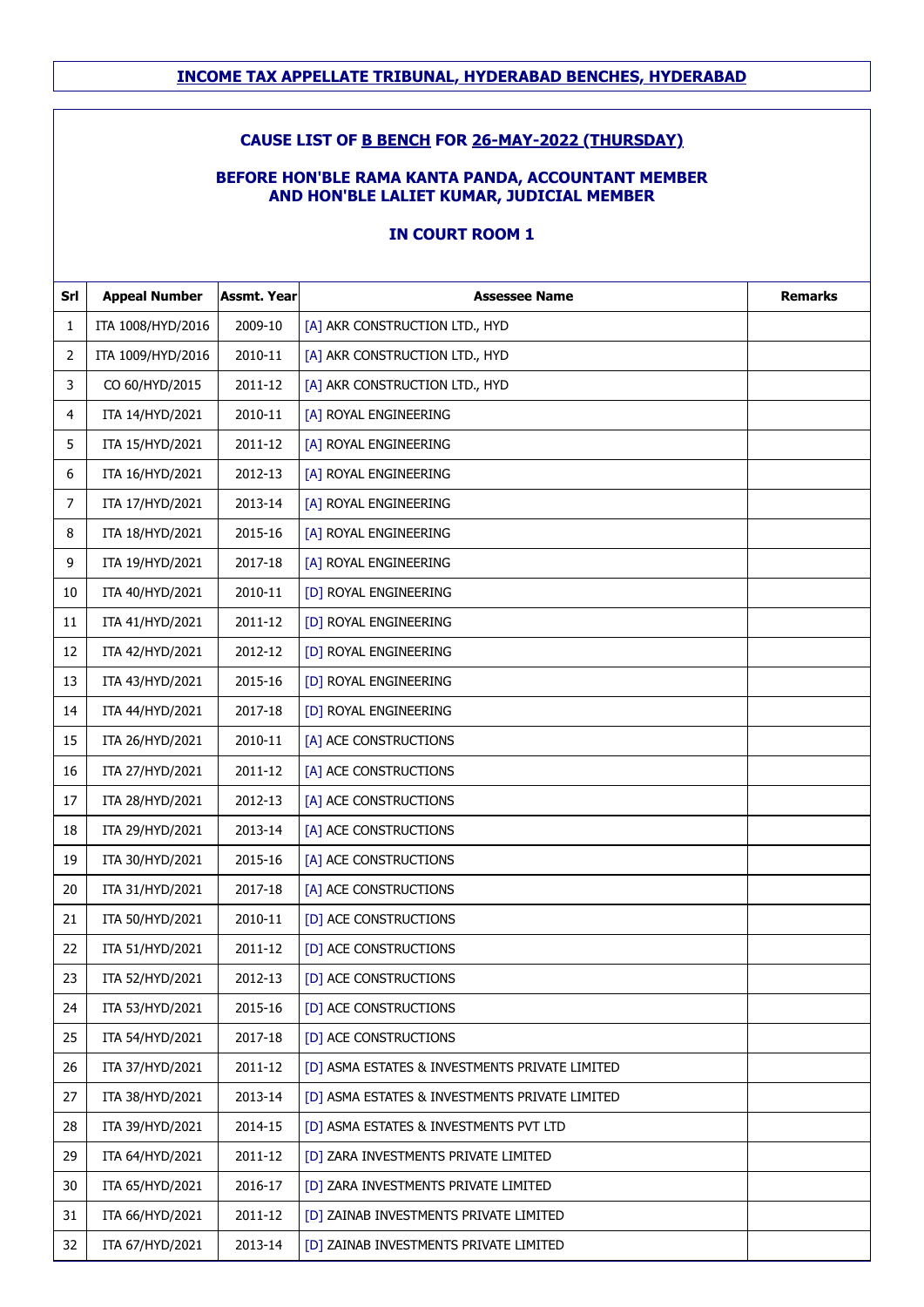#### **CAUSE LIST OF B BENCH FOR 26-MAY-2022 (THURSDAY)**

### **BEFORE HON'BLE RAMA KANTA PANDA, ACCOUNTANT MEMBER AND HON'BLE LALIET KUMAR, JUDICIAL MEMBER**

### **IN COURT ROOM 1**

| Srl | <b>Appeal Number</b> | <b>Assmt. Year</b> | <b>Assessee Name</b>                                 | <b>Remarks</b> |
|-----|----------------------|--------------------|------------------------------------------------------|----------------|
| 33  | ITA 68/HYD/2021      | 2015-16            | [D] ZAINAB INVESTMENTS PRIVATE LIMITED               |                |
| 34  | ITA 69/HYD/2021      | 2016-17            | [D] ZAINAB INVESTMENTS PRIVATE LIMITED               |                |
| 35  | ITA 70/HYD/2021      | 2018-19            | [D] ZAINAB INVESTMENTS PRIVATE LIMITED               |                |
| 36  | ITA 111/HYD/2021     | 2018-19            | [A] ZAINAB INVESTMENTS PRIVATE LIMITED, SECUNDERABAD |                |
| 37  | ITA 71/HYD/2021      | 2011-12            | [D] ANKAA REALTORS                                   |                |
| 38  | ITA 72/HYD/2021      | 2012-13            | [D] ANKAA REALTORS                                   |                |
| 39  | ITA 73/HYD/2021      | 2015-16            | [D] ANKAA REALTORS                                   |                |
| 40  | ITA 74/HYD/2021      | 2016-17            | [D] ANKAA REALTORS                                   |                |
| 41  | ITA 75/HYD/2021      | 2017-18            | [D] ANKAA REALTORS , HYDERABAD                       |                |
| 42  | ITA 102/HYD/2021     | 2011-12            | [A] ANKA REALTORS                                    |                |
| 43  | ITA 103/HYD/2021     | 2012-13            | [A] ANKA REALTORS                                    |                |
| 44  | ITA 104/HYD/2021     | 2013-14            | [A] ANKA REALTORS                                    |                |
| 45  | ITA 105/HYD/2021     | 2014-15            | [A] ANKAA REALTORS                                   |                |
| 46  | ITA 106/HYD/2021     | 2015-16            | [A] ANKAA REALTORS                                   |                |
| 47  | ITA 107/HYD/2021     | 2016-17            | [A] ANKAA REALTORS                                   |                |
| 48  | ITA 108/HYD/2021     | 2017-18            | [A] ANKAA REALTORS                                   |                |
| 49  | ITA 76/HYD/2021      | 2011-12            | [D] SHOEB ESTATES PRIVATE LIMITED                    |                |
| 50  | ITA 77/HYD/2021      | 2016-17            | [D] SHOEB ESTATES PRIVATE LIMITED                    |                |
| 51  | ITA 78/HYD/2021      | 2011-12            | [D] AIJAZ INVESTMENTS & ESTATES PRIVATE LIMITED      |                |
| 52  | ITA 79/HYD/2021      | 2013-14            | [D] AIJAZ INVESTMENTS & ESTATES PRIVATE LIMITED      |                |
| 53  | ITA 80/HYD/2021      | 2014-15            | [D] AIJAZ INVESTMENTS & ESTATES PRIVATE LIMITED      |                |
| 54  | ITA 81/HYD/2021      | 2015-16            | [D] SV MULTI LOGITECH PRIVATE LIMITED                |                |
| 55  | ITA 82/HYD/2021      | 2016-17            | [D] SV MULTI LOGITECH PRIVATE LIMITED                |                |
| 56  | ITA 83/HYD/2021      | 2017-18            | [D] SV MULTI LOGITECH PRIVATE LIMITED                |                |
| 57  | ITA 388/HYD/2021     | 2017-18            | [A] SEVERA CONSTRUCTIONS PRIVATE LIMITED             |                |
| 58  | ITA 389/HYD/2021     | 2017-18            | [A] SUVISHAL POWER GEN LIMITED                       |                |
| 59  | ITA 390/HYD/2021     | 2017-18            | [A] GOLDSTONE TECHNOLOGIES LIMITED                   |                |
| 60  | ITA 391/HYD/2021     | 2017-18            | [A] INDIA TELECOM FINANCE CORPORATION LIMITED        |                |
| 61  | ITA 392/HYD/2021     | 2017-18            | [A] JAYASRI AGENCIES PRIVATE LIMITED                 |                |
|     |                      |                    |                                                      |                |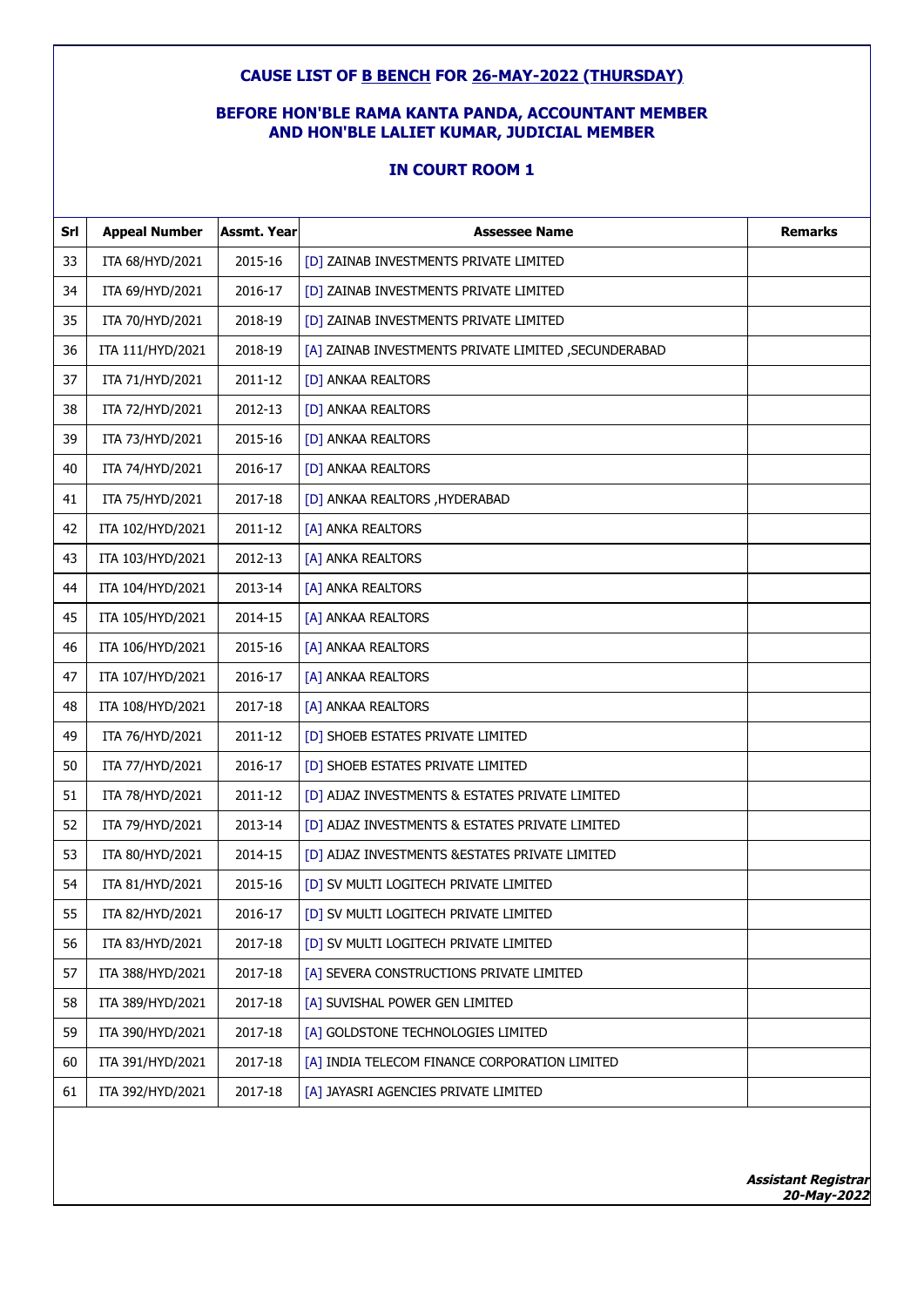# **CAUSE LIST OF SM BENCH FOR 23-MAY-2022 (MONDAY)**

## **BEFORE HON'BLE RAMA KANTA PANDA, ACCOUNTANT MEMBER IN COURT ROOM 1**

| <b>Appeal Number</b> | Assmt.<br>Year | <b>Assessee Name</b>                           | <b>Remarks</b> |
|----------------------|----------------|------------------------------------------------|----------------|
| ITA 128/HYD/2022     | 2017-18        | [A] SASIDHAR SAMANTULA                         |                |
| ITA 129/HYD/2022     | 2014-15        | [A] MUSADDILAL GEMS AND JEWELS PRIVATE LIMITED |                |
| ITA 133/HYD/2022     | 2019-20        | [A] N. NEMICHAND JEWELLERS                     |                |
|                      |                |                                                |                |
|                      |                |                                                |                |
|                      |                |                                                |                |

**Assistant Registrar**

**20-May-2022**

### **INCOME TAX APPELLATE TRIBUNAL, HYDERABAD BENCHES, HYDERABAD**

| <b>CAUSE LIST OF SM BENCH FOR 24-MAY-2022 (TUESDAY)</b><br>BEFORE HON'BLE RAMA KANTA PANDA, ACCOUNTANT MEMBER<br><b>IN COURT ROOM 1</b> |                                           |                |                           |                |  |
|-----------------------------------------------------------------------------------------------------------------------------------------|-------------------------------------------|----------------|---------------------------|----------------|--|
| Srl                                                                                                                                     | <b>Appeal Number</b>                      | Assmt.<br>Year | <b>Assessee Name</b>      | <b>Remarks</b> |  |
| 1                                                                                                                                       | ITA 501/HYD/2021                          | 2017-18        | [A] LATEEF ABDUL MOHAMMED |                |  |
| $\overline{2}$                                                                                                                          | ITA 138/HYD/2022                          | 2017-18        | [A] NARSIMHA REDDY PINDI  |                |  |
|                                                                                                                                         | <b>Assistant Registrar</b><br>20-May-2022 |                |                           |                |  |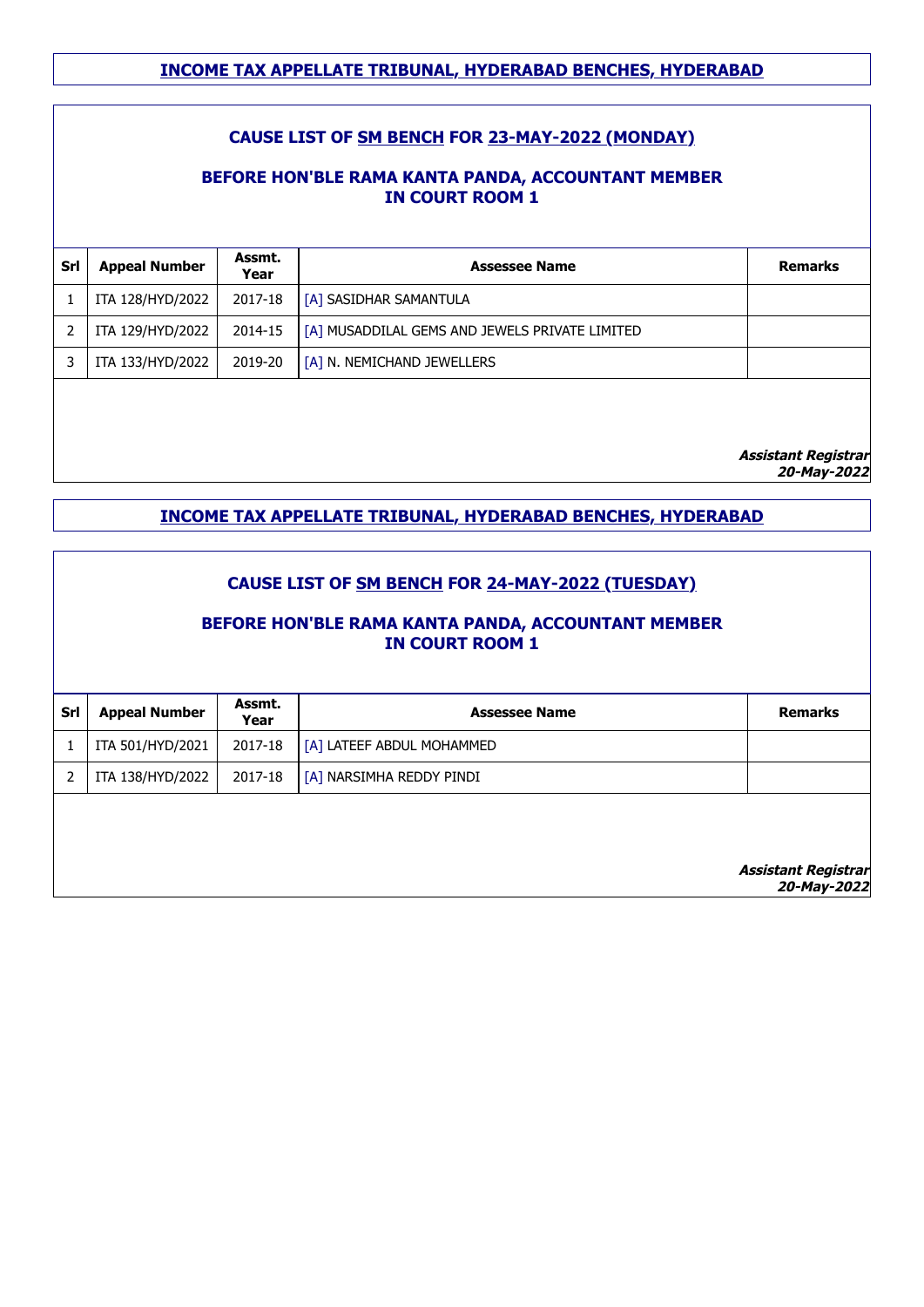#### **CAUSE LIST OF PART HEARD MATTERS FOR 25-MAY-2022 (WEDNESDAY)**

#### BEFORE **SHRI RAMA KANTA PANDA, ACCOUNTANT MEMBER** AND **SHRI LALIET KUMAR, JUDICIAL MEMBER**

|     | <b>PART HEARD MATTERS</b> |     |     |  |                                               |              |                |  |  |  |
|-----|---------------------------|-----|-----|--|-----------------------------------------------|--------------|----------------|--|--|--|
| Srl | <b>Appeal Number</b>      |     |     |  | Assessee                                      | <b>Bench</b> | <b>Remarks</b> |  |  |  |
|     | ITA                       | 207 | Hvd |  | 2019 [D] ASHOKA DEVELOPERS & BUILDERS LIMITED | A            |                |  |  |  |
|     | <b>ITA</b>                | 461 | Hvd |  | 2020 ID] VNR INFRASTRUCTURE LIMITED           | В            |                |  |  |  |
|     | ITA                       | 462 | Hvd |  | 2020 ID] VNR INFRASTRUCTURE LIMITED           | В            |                |  |  |  |
|     | ITA                       | 463 | Hvd |  | 2020 [[D] VNR INFRASTRUCTURE LIMITED          | B            |                |  |  |  |
|     | ITA                       | 464 | Hvd |  | 2020 IID1 VNR INFRASTRUCTURE LIMITED          | B            |                |  |  |  |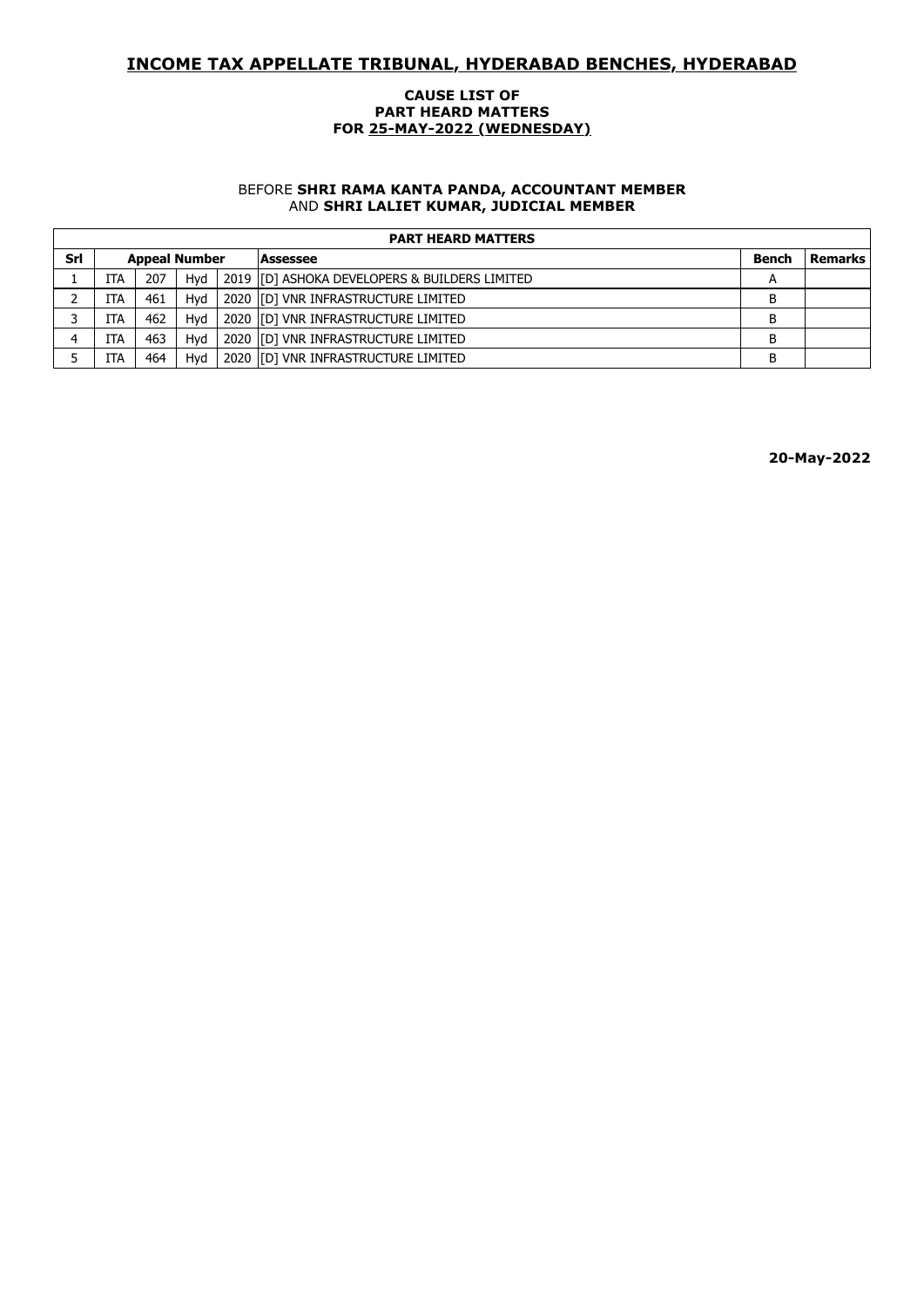### **CAUSE LIST OF A BENCH FOR 30-MAY-2022 (MONDAY)**

### **BEFORE HON'BLE RAMA KANTA PANDA, ACCOUNTANT MEMBER AND HON'BLE LALIET KUMAR, JUDICIAL MEMBER**

| Srl | <b>Appeal Number</b> | Assmt.<br>Year | <b>Assessee Name</b>                                                               | <b>Remarks</b> |
|-----|----------------------|----------------|------------------------------------------------------------------------------------|----------------|
| 1   | ITA 930/HYD/2016     | 2006-07        | [D] ECI ENGINEERING & CONSTRUCTION CO. LTD., HYD                                   |                |
| 2   | ITA 968/HYD/2016     | 2006-07        | [A] ECI ENGINEERING & CONSTRUCTION COMPANY LTD., HYD                               |                |
| 3   | ITA 309/HYD/2017     | 2012-13        | [A] OAKTON GLOBAL TECHNOLOGY SERVICES CENTRE (INDIA) PRIVATE<br>LIMITED, HYDERABAD |                |
| 4   | ITA 94/HYD/2019      | 2015-16        | [A] SRI SRI GRUHANIRMAN INDIA PRIVATE LIMITED                                      |                |
| 5   | ITA 128/HYD/2019     | 2015-16        | [D] SRI SRI GRUHANIRMAN INDIA PRIVATE LIMITED                                      |                |
| 6   | ITA 532/HYD/2020     | 2016-17        | [A] SRI SRI GRUHANIRMAN INDIA PRIVATE LIMITED                                      |                |
| 7   | ITA 141/HYD/2021     | 2016-17        | [D] SRI SRI GRUHANIRMAN INDIA PRIVATE LIMITED                                      |                |
| 8   | ITA 484/HYD/2019     | 2015-16        | [D] NEKKANTI SYSTEMS PRIVATE LIMITED                                               |                |
| 9   | ITA 637/HYD/2019     | 2014-15        | [A] NEKKANTI SYSTEMS PRIVATE LIMITED                                               |                |
| 10  | ITA 1483/HYD/2019    | 2007-08        | [A] AMARAVATI                                                                      |                |
| 11  | ITA 1484/HYD/2019    | 2008-09        | [A] AMARAVATI                                                                      |                |
| 12  | ITA 1485/HYD/2019    | 2009-10        | [A] AMARAVATI                                                                      |                |
| 13  | ITA 1486/HYD/2019    | 2010-11        | [A] AMARAVATI                                                                      |                |
| 14  | ITA 22/HYD/2020      | 2013-14        | [D] NSL PROPERTIES PRIVATE LIMITED                                                 |                |
| 15  | ITA 781/HYD/2020     | 2016-17        | [A] JASPER INDUSTRIES PRIVATE LIMITED                                              |                |
| 16  | ITA 6/HYD/2021       | 2016-17        | [D] JASPER INDUSTRIES PRIVATE LIMITED                                              |                |
| 17  | ITA 303/HYD/2021     | 2013-14        | [A] NADIMINTY GANAPATHY SASTRY                                                     |                |
| 18  | ITA 403/HYD/2021     | 2017-18        | [A] TRINITY INFRAVENTURES LIMITED                                                  |                |
| 19  | ITA 502/HYD/2021     | 2013-14        | [A] KATEPALLY VENKATA SUBRAMANYAM                                                  |                |
| 20  | ITA 503/HYD/2021     | 2014-15        | [A] KATEPALLY VENKATA SUBRAMANYAM                                                  |                |
| 21  | ITA 504/HYD/2021     | 2015-16        | [A] KATEPALLY VENKATA SUBRAMANYAM                                                  |                |
| 22  | ITA 23/HYD/2022      | 2011-12        | [A] NULAND INFRASTRUCTURE PRIVATE LIMITED                                          |                |
| 23  | ITA 65/HYD/2022      | 2017-18        | [A] SHALIVAHANA GREEN ENERGY LIMITED                                               |                |
| 24  | ITA 102/HYD/2022     | 2015-16        | [A] MATRIX SEA FOODS INDIA LIMITED                                                 |                |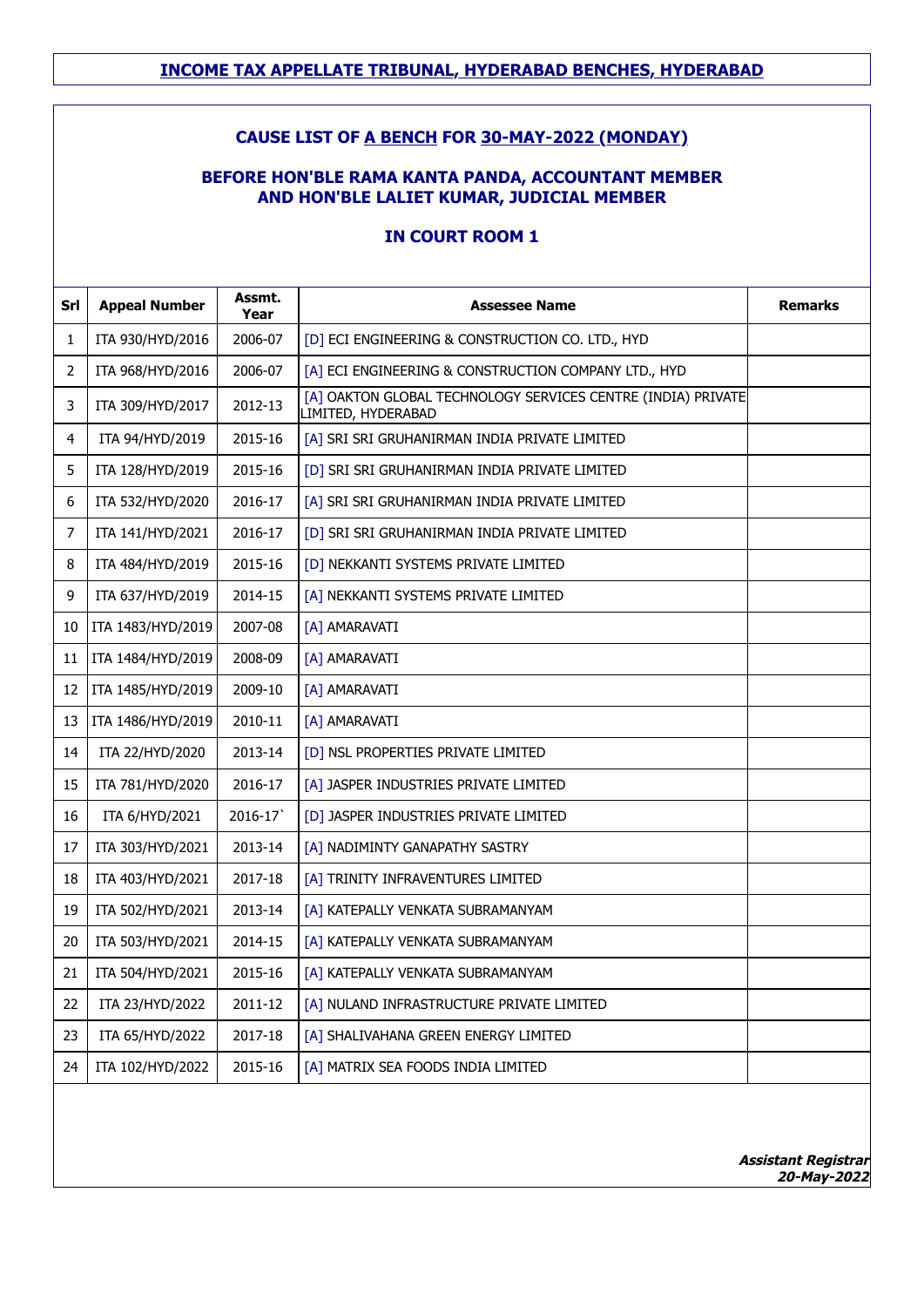# **CAUSE LIST OF A BENCH FOR 31-MAY-2022 (TUESDAY)**

### **BEFORE HON'BLE RAMA KANTA PANDA, ACCOUNTANT MEMBER AND HON'BLE LALIET KUMAR, JUDICIAL MEMBER**

| Srl | <b>Appeal Number</b> | Assmt.<br>Year | <b>Assessee Name</b>                                                        | <b>Remarks</b>             |
|-----|----------------------|----------------|-----------------------------------------------------------------------------|----------------------------|
| 1   | ITA 279/HYD/2019     | 2013-14        | [D] VASAVI BULLION CORPORATION                                              |                            |
| 2   | ITA 1413/HYD/2019    | 2016-17        | [D] NEXT EDUCATION INDIA PRIVATE LIMITED                                    |                            |
| 3   | CO 31/HYD/2019       | 2016-17        | [A] NEXT EDUCATION INDIA PRIVATE LIMITED                                    |                            |
| 4   | ITA 103/HYD/2020     | 2015-16        | [A] TOSHIBA TRANSMISSION AND DISTRIBUTION SYSTEM (INDIA)<br>PRIVATE LIMITED |                            |
| 5   | ITA 296/HYD/2020     | 2010-11        | [A] GAJULAPALLI SHOBAN BABU                                                 |                            |
| 6   | ITA 297/HYD/2020     | 2011-12        | [A] GAJULAPALLI SHOBAN BABU                                                 |                            |
| 7   | ITA 298/HYD/2020     | 2012-13        | [A] GAJULAPALLI SHOBAN BABU                                                 |                            |
| 8   | ITA 421/HYD/2020     | 2016-17        | [A] MARS TELECOM SYSTEMS PRIVATE LIMITED                                    |                            |
| 9   | ITA 709/HYD/2020     | 2015-16        | [A] INDIAN ROTORCRAFT LIMITED                                               |                            |
| 10  | ITA 63/HYD/2021      | 2018-19        | [D] AZAJ FAROOQI                                                            |                            |
| 11  | ITA 294/HYD/2021     | 2016-17        | [A] PONAPULA SANJEEVA PARTHASARATHY                                         |                            |
| 12  | ITA 295/HYD/2021     | 2017-18        | [A] PONAPULA SANJEEVA PARTHASARATHY                                         |                            |
| 13  | ITA 412/HYD/2021     | 2007-08        | [A] PETLA JAGANNADH                                                         |                            |
| 14  | ITA 496/HYD/2021     | 2012-13        | [A] SURESH KUMAR BACHIRAJU                                                  |                            |
| 15  | ITA 497/HYD/2021     | 2012-13        | [A] SURESH KUMAR BACHIRAJU                                                  |                            |
| 16  | ITA 55/HYD/2022      | 2018-19        | [D] MANDAVA HOLDINGS PRIVATE LIMITED                                        |                            |
| 17  | ITA 82/HYD/2022      | 2003-04        | [A] P. SUDHAKAR REDDY                                                       |                            |
| 18  | ITA 103/HYD/2022     | 2016-17        | [A] CROWN BEERS INDIA PRIVATE LIMITED                                       |                            |
|     |                      |                |                                                                             |                            |
|     |                      |                |                                                                             | <b>Assistant Registrar</b> |

#### **IN COURT ROOM 1**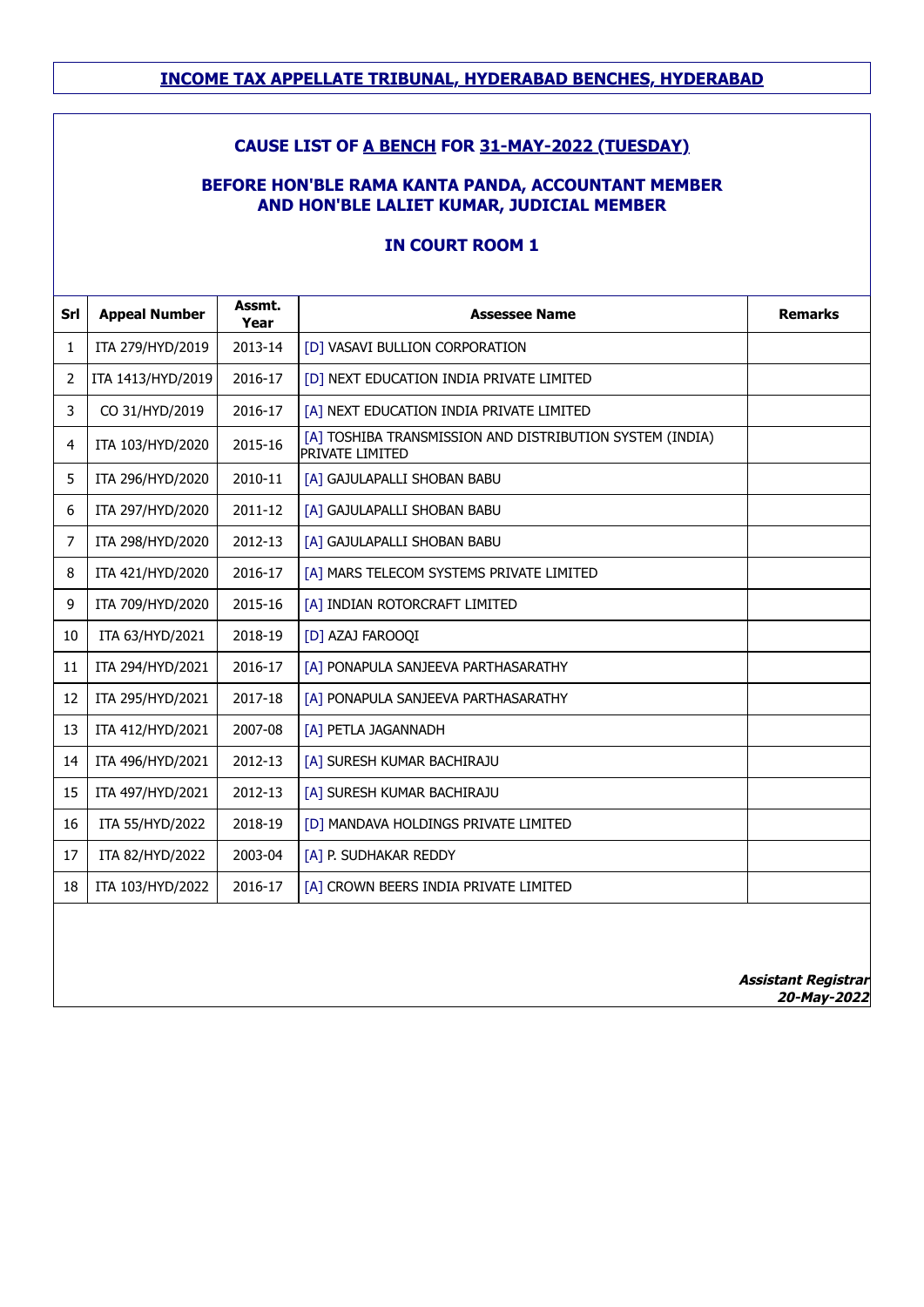### **CAUSE LIST OF A BENCH FOR 01-JUNE-2022 (WEDNESDAY)**

### **BEFORE HON'BLE RAMA KANTA PANDA, ACCOUNTANT MEMBER AND HON'BLE LALIET KUMAR, JUDICIAL MEMBER**

| Srl | <b>Appeal Number</b> | Assmt.<br>Year | <b>Assessee Name</b>                                     | <b>Remarks</b>             |
|-----|----------------------|----------------|----------------------------------------------------------|----------------------------|
| 1   | ITA 2078/HYD/2011    | 2006-07        | [A] M/S MADHUPALA ESTATES PVT. LTD. (HIGH COURT MATTER)  |                            |
| 2   | ITA 342/HYD/2016     | 2011-12        | [A] PEGASYSTEMS WORLDWIDE INDIA PVT.LTD., HYD            |                            |
| 3   | ITA 1524/HYD/2017    | 2011-12        | [A] MARAM SURENDER REDDY                                 |                            |
| 4   | ITA 1768/HYD/2017    | 2014-15        | [A] VASAPATHI ANJANEYULU GOUD                            |                            |
| 5   | ITA 1812/HYD/2017    | 2011-13        | [A] ZETA INTERACTIVE SYSTEMS (INDIA) PRIVATE LIMITED     |                            |
| 6   | ITA 326/HYD/2018     | 2010-11        | [A] SURENDRA BABU SABBINENI                              |                            |
| 7   | ITA 494/HYD/2018     | 2013-14        | [A] NECX PRIVATE LIMITED                                 |                            |
| 8   | ITA 1893/HYD/2018    | 2014-15        | [A] DQ ENTERTAINMENT (INTERNATIONAL) LIMITED             |                            |
| 9   | ITA 264/HYD/2019     | 2014-15        | [A] KWOKUTLA VARAKANTH REDDY                             |                            |
| 10  | ITA 505/HYD/2019     | 2008-09        | [A] A.BIKSHAPATHY, ALIAS A.M.RAJA                        |                            |
| 11  | ITA 1791/HYD/2019    | 2016-17        | [D] NSPIRA MANAGEMENT SERVICES PRIVATE LIMITED           |                            |
| 12  | ITA 758/HYD/2020     | 2014-15        | [D] MYTRAH WIND DEVELOPERS PRIVATE LIMITED               |                            |
| 13  | ITA 96/HYD/2021      | 2017-18        | [D] LAMPEX ELECTRONICS LIMITED                           |                            |
| 14  | CO 6/HYD/2021        | 2017-18        | [A] LAMPEX ELECTRONICS LIMITED                           |                            |
| 15  | ITA 424/HYD/2021     | 2015-16        | [A] S KRISHNA MURTHY                                     |                            |
| 16  | ITA 445/HYD/2021     | 2017-18        | [D] DCS LIMITED                                          |                            |
| 17  | ITA 59/HYD/2022      | 2011-12        | [A] KISHAN NAIK NENAVATH                                 |                            |
| 18  | ITA 60/HYD/2022      | 2012-13        | [A] KISHAN NAIK NENAVATH                                 |                            |
| 19  | ITA 106/HYD/2022     | 2017-18        | [A] URBAN INDIA RESEARCH AND DEVELOPMENT PRIVATE LIMITED |                            |
|     |                      |                |                                                          |                            |
|     |                      |                |                                                          | <b>Assistant Registrar</b> |

#### **IN COURT ROOM 1**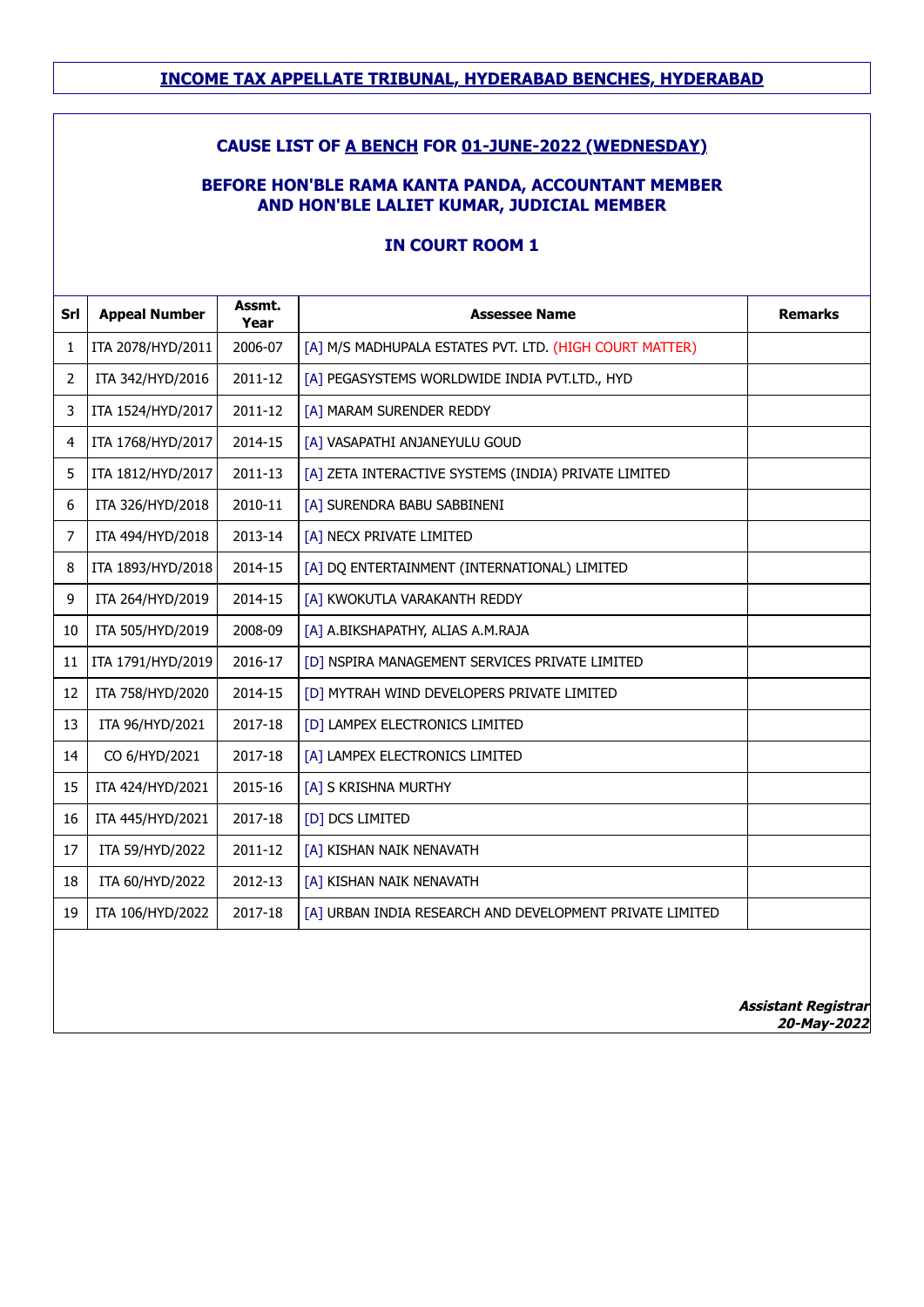### **CAUSE LIST OF A BENCH FOR 02-JUNE-2022 (THURSDAY)**

### **BEFORE HON'BLE RAMA KANTA PANDA, ACCOUNTANT MEMBER AND HON'BLE LALIET KUMAR, JUDICIAL MEMBER**

| Srl | <b>Appeal Number</b> | Assmt.<br>Year | <b>Assessee Name</b>                                 | <b>Remarks</b> |
|-----|----------------------|----------------|------------------------------------------------------|----------------|
| 1   | ITA 746/HYD/2017     | 2010-11        | [D] SEETHA BAI, HYDERABAD                            |                |
| 2   | ITA 1151/HYD/2017    | 2011-12        | [A] HARIYANA STEEL CENTRE (KDM) PRIVATE LIMITED      |                |
| 3   | ITA 1152/HYD/2017    | 2012-13        | [A] HARIYANA STEEL CENTRE (KDM) PRIVATE LIMITED      |                |
| 4   | ITA 1997/HYD/2018    | 2014-15        | [A] GAYATRI PROJECTS LIMITED                         |                |
| 5   | ITA 1998/HYD/2018    | 2016-17        | [A] GAYATRI PROJECTS LIMITED                         |                |
| 6   | ITA 435/HYD/2020     | 2017-18        | [A] GAYATRI PROJECTS LIMITED                         |                |
| 7   | ITA 2255/HYD/2018    | 2013-14        | [D] VEERABHADRA MINERALS PRIVATE LIMITED             |                |
| 8   | ITA 1087/HYD/2019    | 2011-12        | [D] COASTAL PROJECTS PRIVATE LIMITED                 |                |
| 9   | ITA 1088/HYD/2019    | 2012-13        | [D] COASTAL PROJECTS PRIVATE LIMITED                 |                |
| 10  | ITA 663/HYD/2020     | 2012-13        | [D] COASTAL PROJECTS LIMITED                         |                |
| 11  | CO 23/HYD/2019       | 2011-12        | [A] COASTAL PROJECTS PRIVATE LIMITED                 |                |
| 12  | CO 24/HYD/2019       | 2012-13        | [A] COASTAL PROJECTS PRIVATE LIMITED                 |                |
| 13  | CO 7/HYD/2021        | 2012-13        | [A] COASTAL PROJECTS LIMITED                         |                |
| 14  | ITA 1584/HYD/2019    | 2016-17        | [A] NEETA GOSWAMI                                    |                |
| 15  | ITA 1715/HYD/2019    | 2013-14        | [A] JATAN RAJ JAIN                                   |                |
| 16  | ITA 1884/HYD/2019    | <b>NA</b>      | [A] FERNANDEZ FOUNDATION                             |                |
| 17  | ITA 1885/HYD/2019    | <b>NA</b>      | [A] FERNANDEZ FOUNDATION                             |                |
| 18  | ITA 299/HYD/2020     | <b>NA</b>      | [A] FERNANDEZ FOUNDATION                             |                |
| 19  | ITA 173/HYD/2020     | 2014-15        | [A] DIWAKAR LOGISTICS                                |                |
| 20  | ITA 392/HYD/2020     | 2014-15        | [A] IJM(INDIA) INFRASTRUTURE LIMITED                 |                |
| 21  | ITA 305/HYD/2021     | 2010-11        | [A] LIGHT ASSOCIATES MINISTRY OF ST. BARNABA SOCIETY |                |
| 22  | ITA 107/HYD/2022     | 2013-14        | [A] PONNALA RAM MOHAN                                |                |
|     |                      |                |                                                      |                |

#### **IN COURT ROOM 1**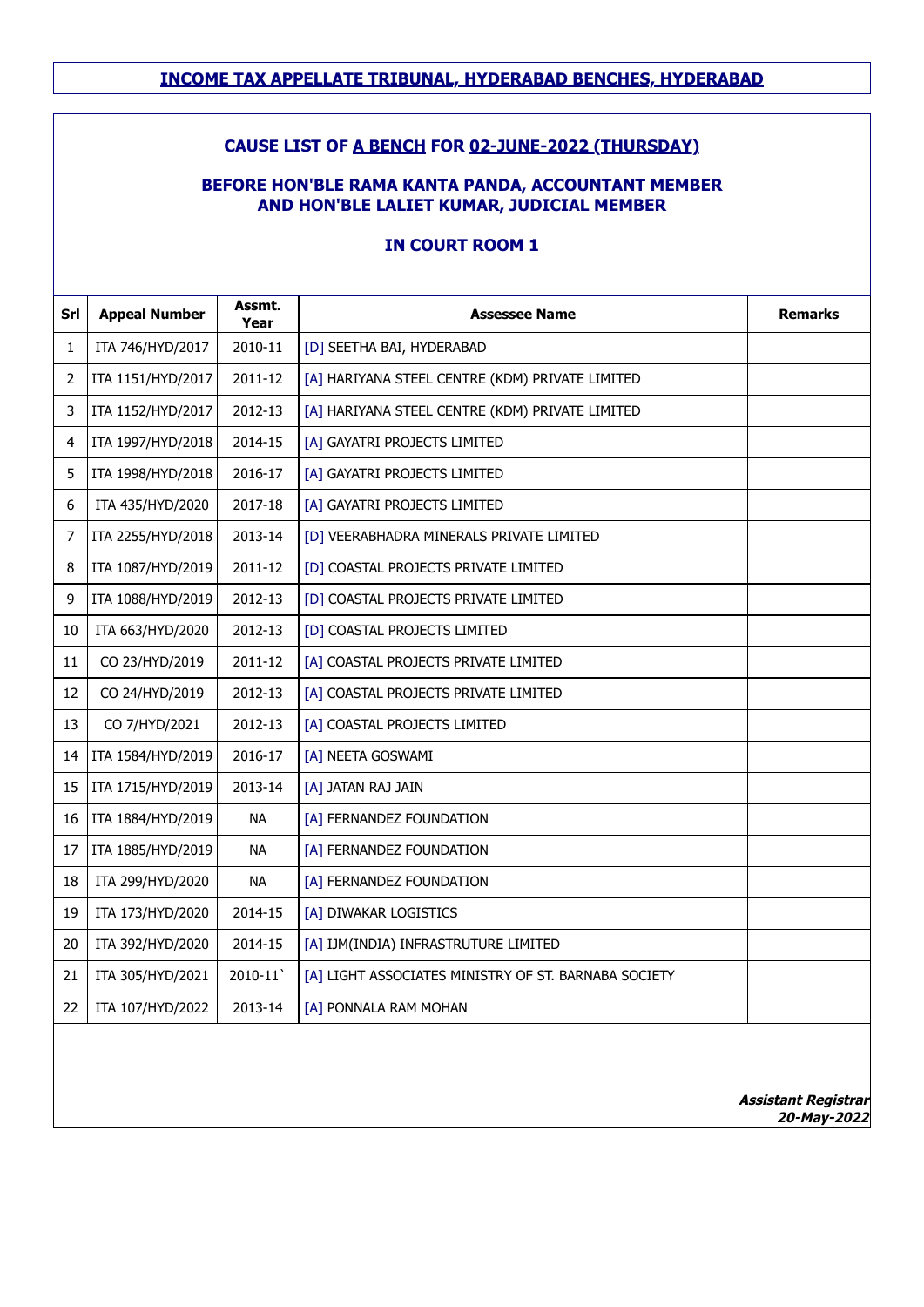### **CAUSE LIST OF B BENCH FOR 30-MAY-2022 (MONDAY)**

### **BEFORE HON'BLE RAMA KANTA PANDA, ACCOUNTANT MEMBER AND HON'BLE K NARASIMHA CHARY, JUDICIAL MEMBER**

### **IN COURT ROOM 1**

| Srl            | <b>Appeal Number</b> | Assmt.<br>Year | <b>Assessee Name</b>                             | <b>Remarks</b> |
|----------------|----------------------|----------------|--------------------------------------------------|----------------|
| 1              | ITA 593/HYD/2017     | 2009-10        | [A] RAMKY INFRASTRUCTURE LIMITED, HYDERABAD      |                |
| $\overline{2}$ | ITA 1018/HYD/2017    | 2012-13        | [A] UNION BANK OF INDIA                          |                |
| 3              | ITA 1230/HYD/2017    | 2012-13        | [D] UNION BANK OF INDIA                          |                |
| 4              | ITA 350/HYD/2018     | 2013-14        | [D] ANDHRA BANK                                  |                |
| 5              | ITA 316/HYD/2019     | 2015-16        | [D] UNION BANK OF INDIA                          |                |
| 6              | ITA 351/HYD/2018     | 2014-15        | [D] ANDHRA BANK                                  |                |
| 7              | ITA 364/HYD/2018     | 2013-14        | [A] UNION BANK OF INDIA (ERSTWHILE- ANDHRA BANK) |                |
| 8              | ITA 365/HYD/2018     | 2014-15        | [A] UNION BANK OF INDIA                          |                |
| 9              | ITA 193/HYD/2019     | 2015-16        | [A] UNION BANK OF INDIA (ERSTWHILE-ANDHRA BANK)  |                |
| 10             | ITA 1335/HYD/2017    | 2007-08        | [D] INDU PROJECTS LIMITED                        |                |
| 11             | ITA 1336/HYD/2017    | 2008-09        | [D] INDU PROJECTS LIMITED                        |                |
| 12             | ITA 26/HYD/2022      | 2016-17        | [A] MANDAVA HOLDINGS PRIVATE LIMITED             |                |
| 13             | ITA 27/HYD/2022      | 2017-18        | [A] MANDAVA HOLDINGS PRIVATE LIMITED             |                |
| 14             | ITA 54/HYD/2022      | 2017-18        | [D] MANDAVA HOLDINGS PRIVATE LIMITED             |                |
| 15             | ITA 92/HYD/2022      | 2014-15        | [A] GRR HOLDINGS                                 |                |
| 16             | WTA 2/HYD/2022       | 2007-08        | [A] YELLAIAH SETTY                               |                |
| 17             | WTA 3/HYD/2022       | 2008-09        | [A] YELLAIAH SETTY                               |                |
| 18             | WTA 4/HYD/2022       | 2009-10        | [A] YELLAIAH SETTY                               |                |
|                |                      |                |                                                  |                |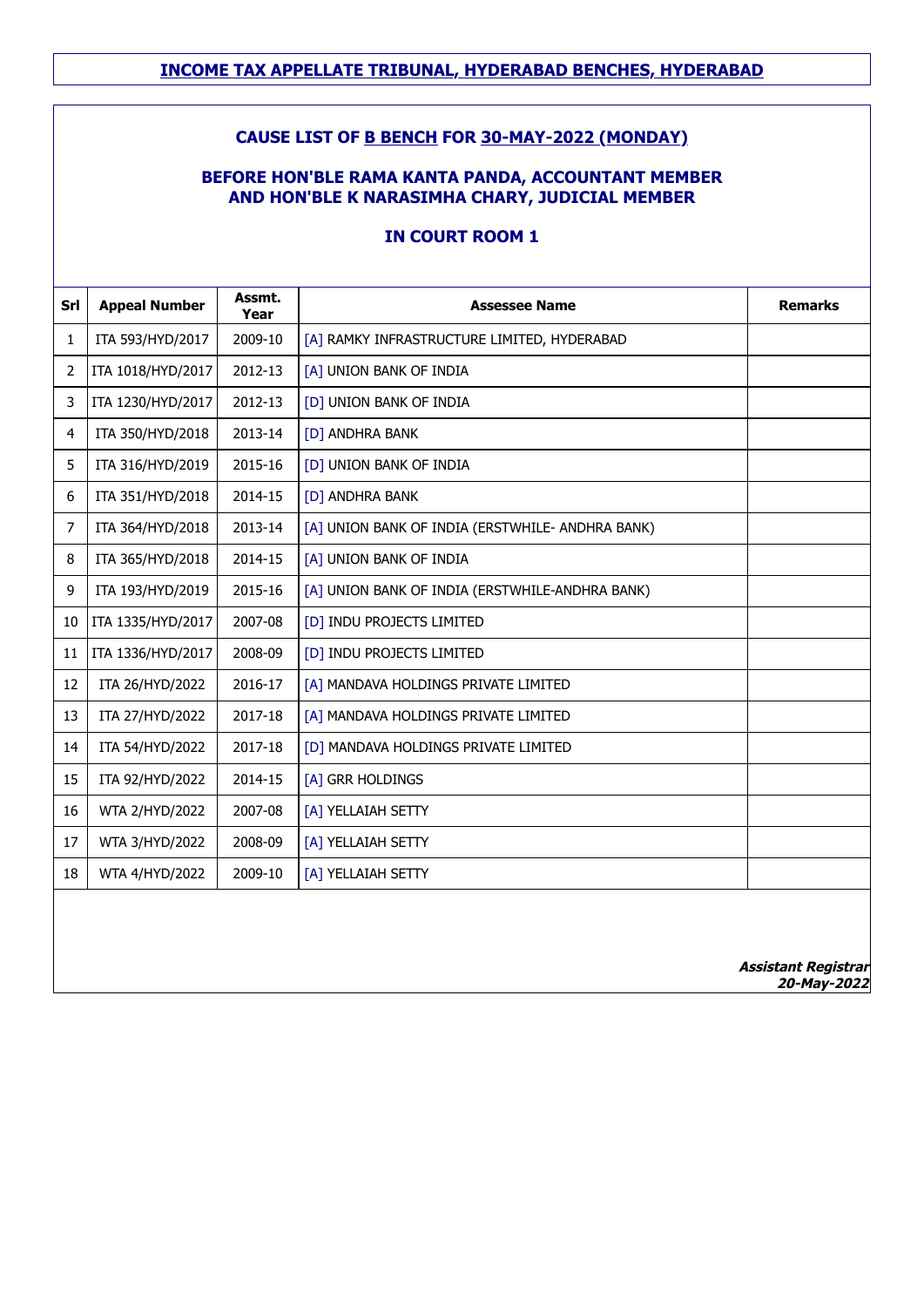### **CAUSE LIST OF B BENCH FOR 31-MAY-2022 (TUESDAY)**

### **BEFORE HON'BLE RAMA KANTA PANDA, ACCOUNTANT MEMBER AND HON'BLE K NARASIMHA CHARY, JUDICIAL MEMBER**

| Srl | <b>Appeal Number</b> | Assmt.<br>Year | <b>Assessee Name</b>                                         | <b>Remarks</b>             |
|-----|----------------------|----------------|--------------------------------------------------------------|----------------------------|
| 1   | ITA 47/HYD/2017      | 2010-11        | [A] PRITHVI INFORMATION SOLUTIONS LIMITED, HYDERABAD         |                            |
| 2   | ITA 810/HYD/2018     | 2013-14        | [D] SRI VANI VENKATESWARA CONSTRUCTIONS                      |                            |
| 3   | ITA 1357/HYD/2018    | 2008-09        | [A] V.RAJASEKHAR                                             |                            |
| 4   | ITA 1975/HYD/2018    | 2015-16        | [A] CERAMIN INDIA PRIVATE LIMITED                            |                            |
| 5   | ITA 3/HYD/2020       | 2012-13        | [D] JAYA BALAJEE REAL MEDIA PRIVATE LIMITED                  |                            |
| 6   | CO 3/HYD/2020        | 2012-13        | [A] JAYA BALAJEE REAL MEDIA PRIVATE LIMITED                  |                            |
| 7   | ITA 403/HYD/2020     | 2015-16        | [A] ROCKSALT INTERACTIVE GAMES PRIVATE LIMITED               |                            |
| 8   | ITA 430/HYD/2020     | 2016-17        | [A] SHARE MICROFIN LIMITED                                   |                            |
| 9   | ITA 639/HYD/2020     | 2013-14        | [A] RAMYA CONSTRUCTIONS LIMITED                              |                            |
| 10  | ITA 692/HYD/2020     | 2017-18        | [A] BVM ENERGY & RESIDENCY PRIVATE LIMITED                   |                            |
| 11  | ITA 251/HYD/2021     | 2016-17        | [A] MICROSOFT GLOBAL SERVICES CENTRE (INDIA) PRIVATE LIMITED |                            |
| 12  | ITA 455/HYD/2021     | 2016-17        | [A] ABDUL MAJID KHAN                                         |                            |
| 13  | ITA 456/HYD/2021     | 2017-18        | [A] ABDUL MAJID KHAN                                         |                            |
| 14  | ITA 457/HYD/2021     | 2018-19        | [A] ABDUL MAJID KHAN                                         |                            |
| 15  | ITA 95/HYD/2022      | 2017-18        | [A] ADP PRIVATE LIMITED                                      |                            |
|     |                      |                |                                                              | <b>Assistant Registrar</b> |

### **IN COURT ROOM 1**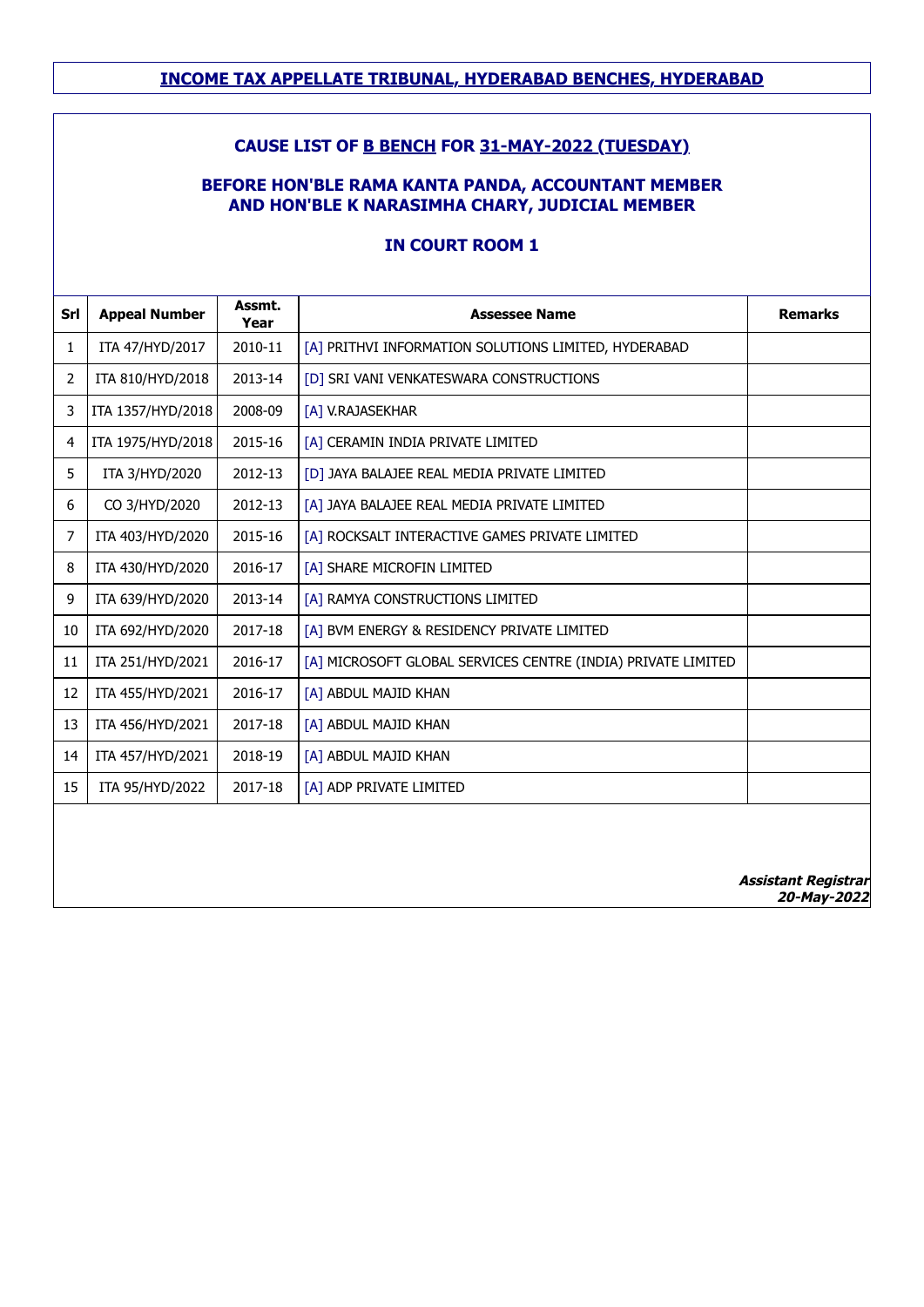### **CAUSE LIST OF B BENCH FOR 01-JUNE-2022 (WEDNESDAY)**

### **BEFORE HON'BLE RAMA KANTA PANDA, ACCOUNTANT MEMBER AND HON'BLE K NARASIMHA CHARY, JUDICIAL MEMBER**

| Srl | <b>Appeal Number</b> | Assmt.<br>Year | <b>Assessee Name</b>                                      | <b>Remarks</b> |
|-----|----------------------|----------------|-----------------------------------------------------------|----------------|
| 1   | ITA 1063/HYD/2017    | 2012-13        | [D] MS AGARWAL FOUNDATION PRIVATE LIMITED                 |                |
| 2   | ITA 1061/HYD/2018    | 2012-13        | [D] AGARWAL INDUSTRIES PRIVATE LIMITED                    |                |
| 3   | ITA 1062/HYD/2018    | 2013-14        | [D] AGARWAL INDUSTRIES PRIVATE LIMITED                    |                |
| 4   | ITA 1109/HYD/2018    | 2012-13        | [A] AGARWAL SPONGE & ENERGY PRIVATE LIMITED               |                |
| 5   | ITA 1110/HYD/2018    | 2013-14        | [A] AGARWAL SPONGE & ENERGY PRIVATE LIMITED               |                |
| 6   | ITA 1111/HYD/2018    | 2012-13        | [A] AGARWAL INDUSTRIES PRIVATE LIMITED                    |                |
| 7   | ITA 1112/HYD/2018    | 2013-14        | [A] AGARWAL INDUSTRIES PRIVATE LIMITED                    |                |
| 8   | ITA 1613/HYD/2017    | 2010-11        | [A] HSBC ELECTRONIC DATA PROCESSING INDIA PRIVATE LIMITED |                |
| 9   | ITA 1632/HYD/2017    | 2010-11        | [D] HSBC ELECTRONIC DATA PROCESSING INDIA PRIVATE LIMITED |                |
| 10  | ITA 167/HYD/2018     | 2014-15        | [A] ABHISHEK AGARWAL ((PSC))                              |                |
| 11  | ITA 369/HYD/2019     | 2014-15        | [A] SUJIT AGARWAL (PSC)                                   |                |
| 12  | ITA 1688/HYD/2018    | 2011-12        | [A] PASUPARTHY SILKS                                      |                |
| 13  | ITA 1689/HYD/2018    | 2011-12        | [A] PASUPARTHY TEXTILES                                   |                |
| 14  | ITA 295/HYD/2019     | 2014-15        | [D] SAVEERA HOSPITAL PRIVATE LIMITED                      |                |
| 15  | ITA 296/HYD/2019     | 2015-16        | [D] SAVEERA HOSPITAL PRIVATE LIMITED                      |                |
| 16  | CO 12/HYD/2019       | 2014-15        | [A] SAVEERA HOSPITAL PRIVATE LIMITED                      |                |
| 17  | CO 13/HYD/2019       | 2015-16        | [A] SAVEERA HOSPITAL PRIVATE LIMITED                      |                |
| 18  | ITA 984/HYD/2019     | 2013-14        | [D] SILPA INFRATECH LIMITED                               |                |
| 19  | ITA 1410/HYD/2019    | 2016-17        | [D] NIPRO MEDICAL INDIA PRIVATE LIMITED                   |                |
| 20  | ITA 202/HYD/2020     | 2016-17        | [A] NACL INDUSTRIES LIMITED                               |                |
| 21  | ITA 589/HYD/2020     | 2017-18        | [A] LAMPEX ELECTRONICS LIMITED                            |                |
| 22  | ITA 100/HYD/2021     | 2017-18        | [D] ANAND'S GOLD PRIVATE LIMITED                          |                |
| 23  | ITA 415/HYD/2021     | 2016-17        | [A] JENENDRA KUMAR JAIN                                   |                |
| 24  | ITA 498/HYD/2021     | 2016-17        | [A] SHEETAL KAPOOR                                        |                |
| 25  | ITA 499/HYD/2021     | 2016-17        | [A] RAVI KAPOOR                                           |                |
|     |                      |                |                                                           |                |

#### **IN COURT ROOM 1**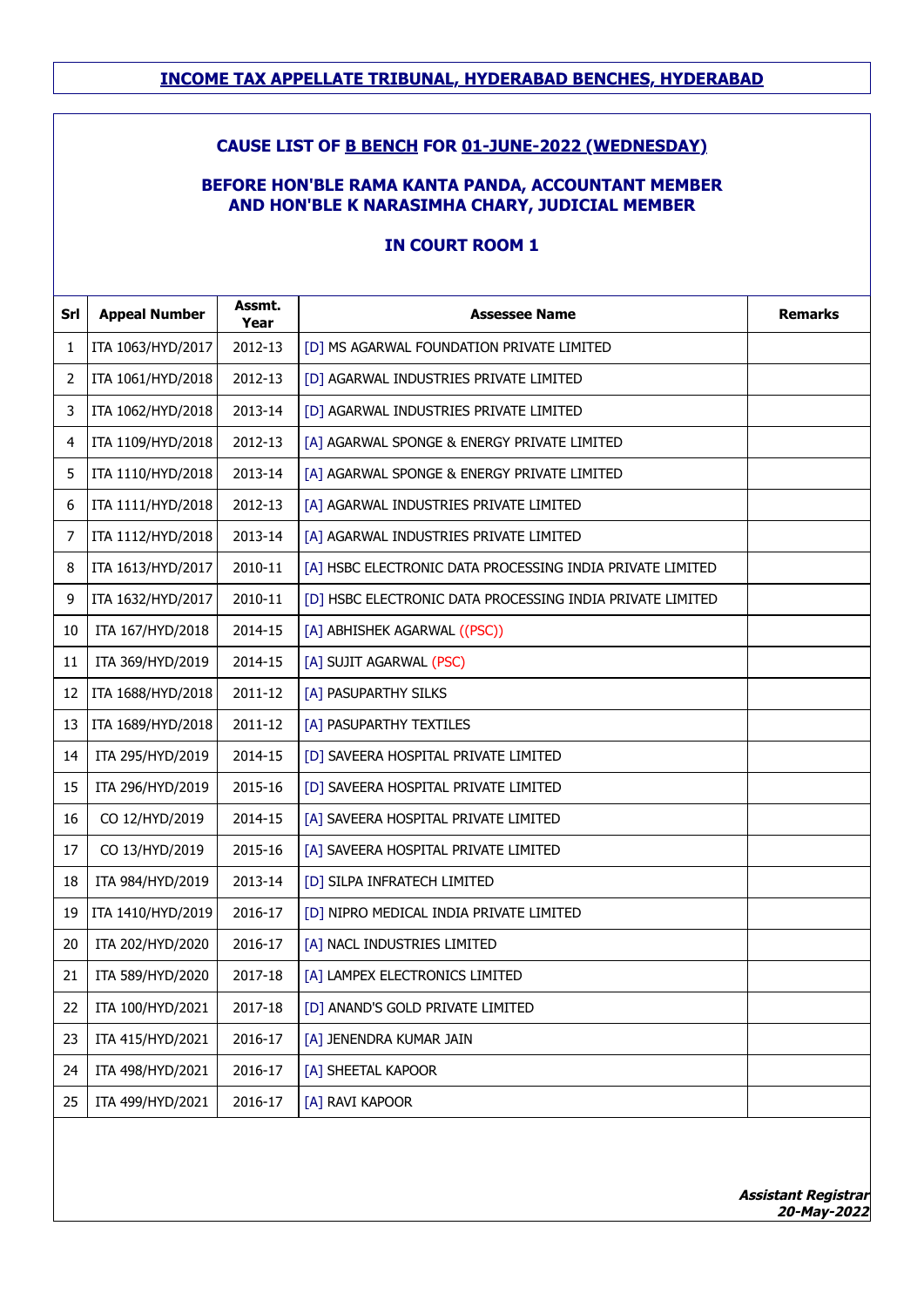### **CAUSE LIST OF B BENCH FOR 02-JUNE-2022 (THURSDAY)**

### **BEFORE HON'BLE RAMA KANTA PANDA, ACCOUNTANT MEMBER AND HON'BLE K NARASIMHA CHARY, JUDICIAL MEMBER**

| Srl | <b>Appeal Number</b>   | Assmt.<br>Year | <b>Assessee Name</b>                                    | <b>Remarks</b>             |
|-----|------------------------|----------------|---------------------------------------------------------|----------------------------|
| 1   | ITA 374/HYD/2018       | 2013-14        | [A] HARITHA FERTILISERS LIMITED                         |                            |
| 2   | ITA 466/HYD/2019       | 2008-09        | [A] VANAJA DARUMAGARI                                   |                            |
| 3   | ITA 467/HYD/2019       | 2008-09        | [A] RAM MOHAN RAO DARUMAGARI                            |                            |
| 4   | ITA 536/HYD/2019       | 2012-13        | [A] CAMBRIDGE TECHNOLOGY ENTERPRISES LIMITED            |                            |
| 5   | ITA 721/HYD/2019       | 2012-13        | [A] SATYAM VENTURE ENGINEERING SERVICES PRIVATE LIMITED |                            |
| 6   | ITA 866/HYD/2019       | 2012-13        | [D] SATYAM VENTURE ENGINEERING SERVICES PRIVATE LIMITED |                            |
| 7   | ITA 1386/HYD/2019      | 2016-17        | [D] HBL POWER SYSTEMS LIMITED                           |                            |
| 8   | ITA 466/HYD/2020       | 2010-11        | [D] GOLDSTONE INFRATECH LIMITED                         |                            |
| 9   | ITA 763/HYD/2020       | 2010-11        | [D] TRINITY INFRAVENTURES LIMITED                       |                            |
| 10  | ITA 788/HYD/2020       | 2010-11        | [A] TRINITY INFRAVENTURES LIMITED                       |                            |
| 11  | ITA 353/HYD/2021       | 2014-15        | [A] REEMA AGARWAL                                       |                            |
| 12  | ITA 58/HYD/2022        | 2015-16        | [A] BHASKARA RAJU INDUKURI                              |                            |
| 13  | IT(IT)A<br>71/HYD/2022 | 2008-09        | [A] VENKATESHWARA RAO POONURU                           |                            |
| 14  | ITA 96/HYD/2022        | 2017-18        | [A] ENERSYS INDIA BATTERIES PRIVATE LIMITED             |                            |
|     |                        |                |                                                         |                            |
|     |                        |                |                                                         | <b>Assistant Registrar</b> |

#### **IN COURT ROOM 1**